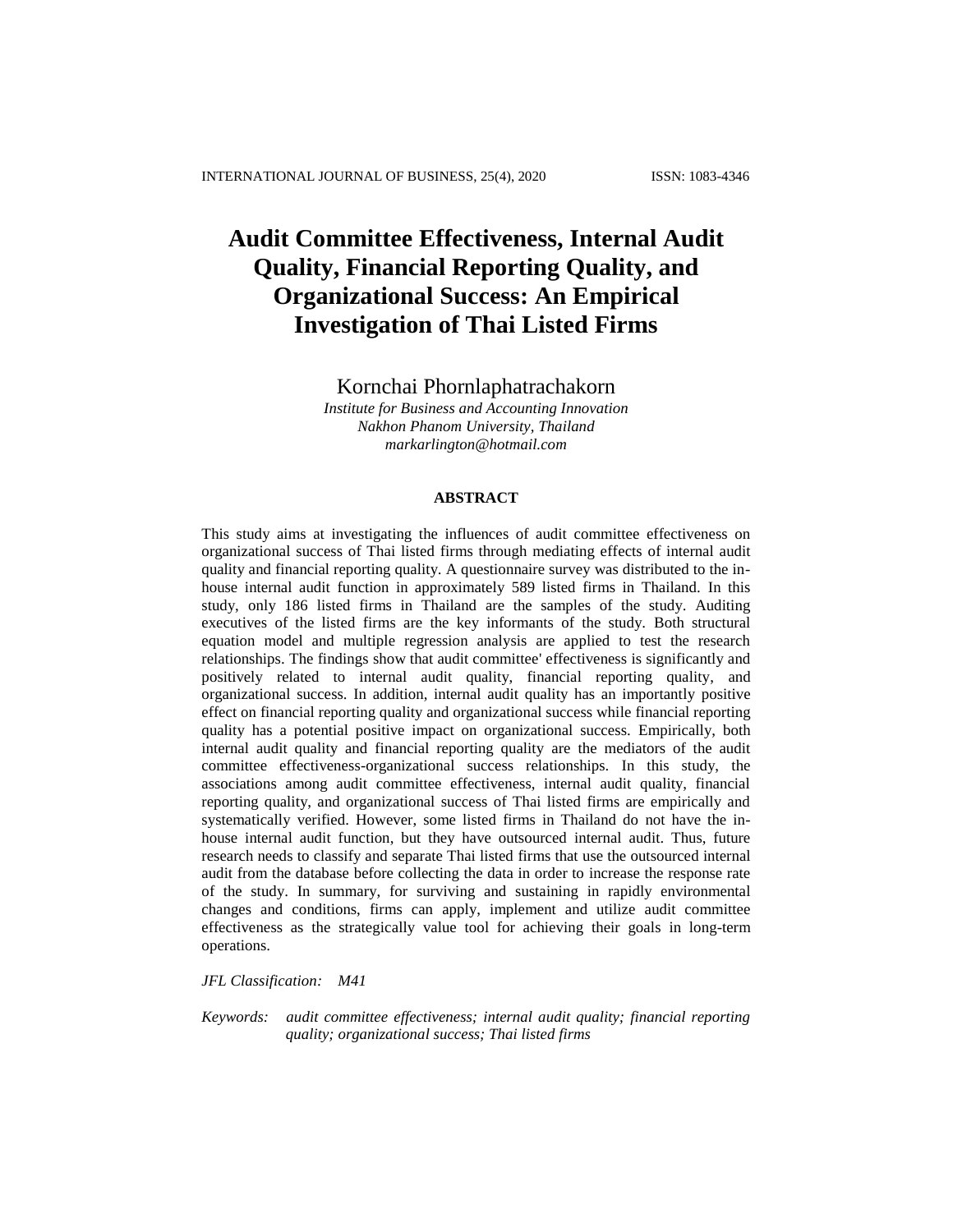#### **I. INTRODUCTION**

Recently, firms have dealt with uncertain environmental situations and conditions, and rapidly competitive changes and movements. They need to apply, implement and utilize appropriate techniques and strategies in doing business operations in order to gain outstanding competitive advantage, achieve superior performance and success and enhance long-term survival and sustainability. The techniques and strategies from several disciplines have been considered systematically and objectively. In this study, audit committee is one of firms' efficient techniques and strategies and it is a critical driver of good corporate mechanisms in an organization. In addition, audit committee has become significantly stronger and more efficient in fulfilling its oversight responsibilities. It has the functions, duties and responsibilities to give the comments and recommendations relating to financial reports and internal audit systems. Audit committee also assists their top managements, executives and auditors to manage and deal with possible risks and enhance financial reports to have accurate and complete disclosure, being congruent with accounting standards and other related regulations. Audit committee is a means of monitoring financial reporting, the external auditors and internal control strength (Zgarni et al., 2016). Hence, audit committee is a key mechanism of corporate governance system and it can help explicitly promote credibility, reliability, quality, and value-added of financial reports. It plays a significant role in reducing information asymmetry and improving disclosure quality. Accordingly, greater effectiveness of audit committee is positively related to more organizational success within dynamic competitive environments.

In this study, audit committee effectiveness is a score of corporate governance best-practice principles and it is an important determinant of firms' performance, success, survival, and sustainability in volatilely environmental changes. Audit committee effectiveness is defined as the characteristics of an effective audit committee as having qualified members with the authority and resources to protect stakeholders' interests by ensuring reliable financial reporting, internal controls and risk management through diligent oversight efforts (DeZoort et al., 2002). It presents making judgments that are in the best interest of shareholders, asking questions to the auditors, having access to relevant documents, and having adequate number of committee members to perform its jobs (Ika and Mohd Ghazali, 2012). Audit committee effectiveness also provides the willingness of committee members to work together as needed to prepare, ask questions and pursue answers when dealing with management, internal auditors, external auditors, and other relevant constituents. Similarly, audit committee effectiveness is an ability to maintain external auditor independence, promote shareholders' interests by purchasing higher quality audit services and vet the integrity of the financial statements (Lary and Taylor, 2012). It can help create good corporate practices, monitor financial reporting and disclosure, preserve and enhance the independence of internal auditors, strengthen the roles of non-executive directors, prevent fraud and other irregularities and errors, restrain managerial opportunism, and create organizational performance and success (Spira, 1998). Hence, audit committee effectiveness has an important role in determining firms' good outcome under complex business environments.

Audit committee effectiveness becomes a valuable determinant of firms' internal audit quality, financial reporting quality and organizational success. It potentially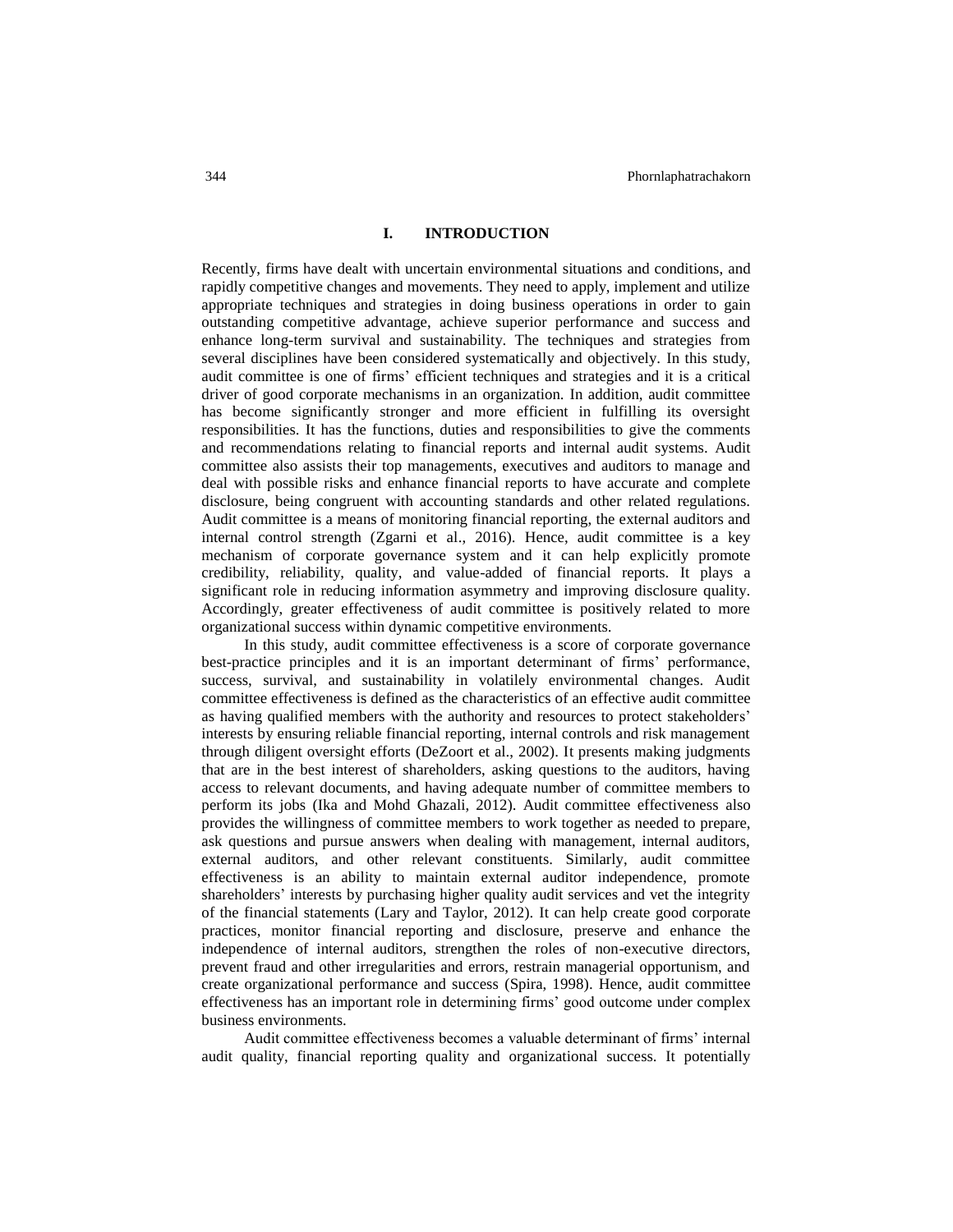enhances firms to present the integrity of the financial statements, comply with legal and regulatory requirements, guarantee the independent auditors' qualifications and independence, provide the performance of the internal audit functions and independent auditors, and establish the system of disclosure controls and internal controls regarding finance, accounting, legal, compliance, and ethics (Thibodeau and Packwood, 2008). Accordingly, audit committee effectiveness tends to have a positive influence on internal audit quality. Firms with best audit committee effectiveness are able to have superior internal audit quality that possibly relates to financial reporting quality and organizational success. In addition, audit committee effectiveness is explicitly relevant to certify better monitoring of the management in ensuring a good financial reporting quality (Jamil and Nelson, 2011). Thus, audit committee effectiveness is proposed to have a positive effect on financial reporting quality. Firms with more audit committee effectiveness are likely to have greater financial reporting quality that naturally leads to organizational success. Additionally, audit committee effectiveness can help perform firms' business activities and operations well that relate to their achieved performance and continued success in the long-term aspects. Firms with better audit committee effectiveness seem to have more outstanding organizational success.

To utilize the concepts and characteristics of audit committee effectiveness, this study considers and proposes internal audit quality, financial reporting quality and organizational success as the consequences and outcomes of the research relationships. Firstly, internal audit quality refers to an ability to possess the knowledge, skills and other competencies needed to perform internal audit functions, works and responsibilities in order to achieve the goals and objectives of internal audit standards and other related regulations (Prawitt et al., 2009). It has a significant role in affecting the quality of the firms' financial reporting and the goal achievement of business operations and managements. Secondly, financial reporting quality is defined as the completeness, neutrality and freedom of financial information from errors and the useful predictive and confirmatory information about firms' economics resources and claims and their underlying economic position and performance (Gaynor et al., 2016). It is useful to existing and potential stakeholders, namely executives, investors, lenders, and other creditors in making decisions about providing resources to the entity. Therefore, financial reporting quality significantly leads to increased organizational success. Lastly, organizational success is an outcome of efficient business practices and operations, and effective competition techniques and strategies that are measured by increased profitability, shareholder return, market share, growth, increased customer, employee and executive satisfaction and improved teamwork (Simon et al., 2011). Thus, organizational success reflects the effectiveness of audit committee, the quality of internal audit and the quality of financial reporting.

This study aims at examining the effects of audit committee effectiveness on organizational success of Thai listed firms through mediators of internal audit quality and financial reporting quality. Here, Thai listed firms are the appropriate samples of the study because the Stock Exchange of Thailand (SET) and the Securities and Exchange Commission (SEC) have legally required these listed firms to provide the importance, necessaries and roles of audit committee and has set the qualifications and scopes of audit committee operations since 1999 to present. Thus, these firms have paid attention to study, understand, implement, and utilize audit committee characteristics in order to build, create, gain, and achieve their long-term survival and sustainability. In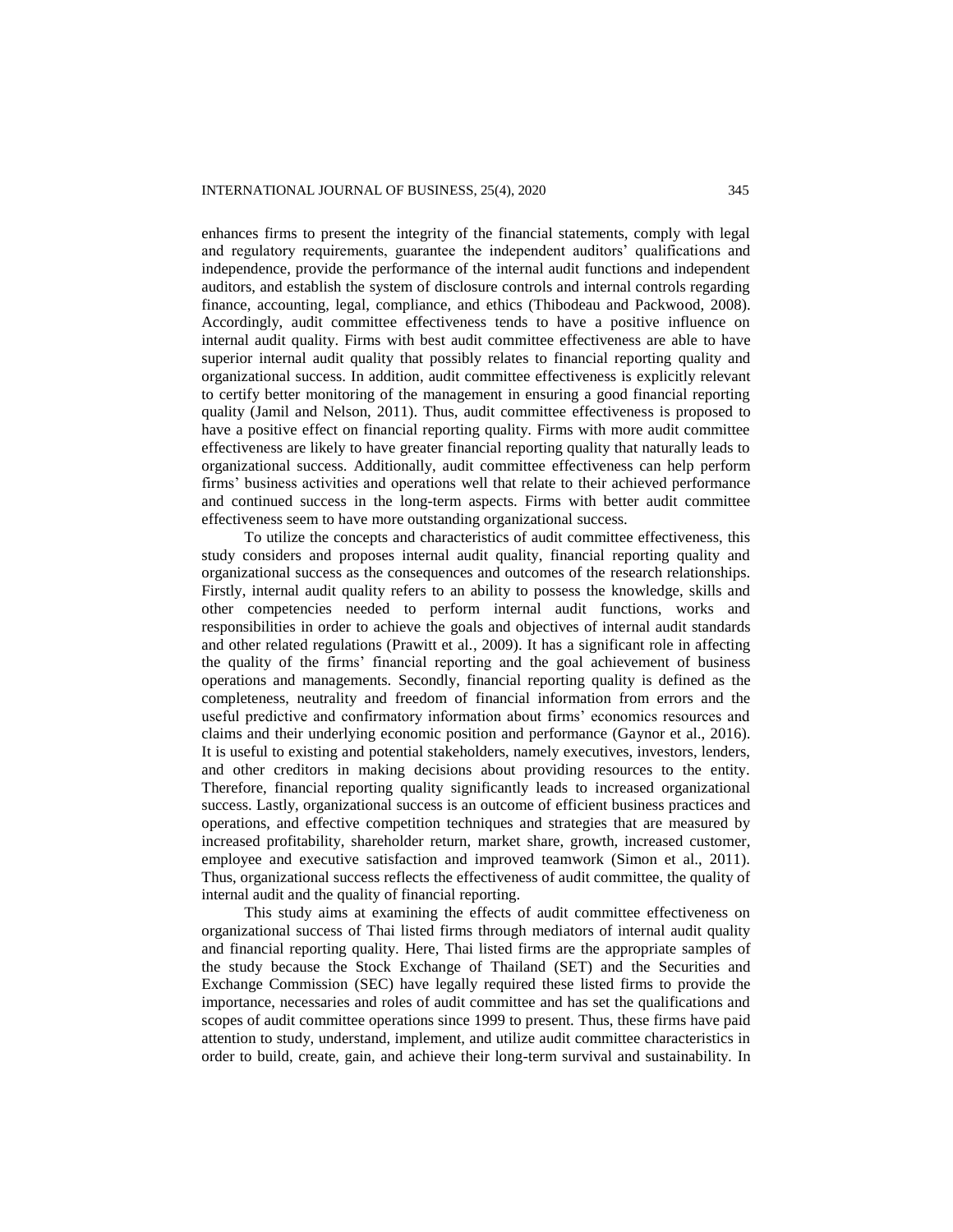existing literature, the relationships among audit committee effectiveness, internal audit quality, financial reporting quality, and organizational success have been investigated by using market-based approach via secondary data from listed firms. In Thailand, some market-based approach via secondary data from listed firms has been used to test these research phenomena while this study has applied the survey research via the questionnaire to test the research relationships. To verify these relationships, the key research question is how audit committee effectiveness leads to organizational success. The specific research questions are: (1) How audit committee effectiveness relates to internal audit quality and financial reporting quality, (2) How internal audit quality influences financial reporting quality and organizational success, (3) How financial reporting quality affects organizational success, (4) How internal audit quality mediates the audit committee effectiveness-organizational success relationships, and (5) How financial reporting quality mediates the audit committee effectiveness-organizational success relationships.

The remainder of this study is as follows. Firstly, relevant literature review of stakeholder theory, audit committee effectiveness, internal audit quality, financial reporting quality, and organizational success are provided. Secondly, research methods, namely samples of the study, data collection procedure, test of non-response bias, measures, instrument test, and statistics are considered. Thirdly, research results and discussions with reasonable explanations from existing literature and empirical supports are presented. Lastly, limitations of the study, contributions for theory and management, directions for future research, and conclusion of the study are provided in details.

# **II. RELEVANT LITERATURE REVIEW OF AUDIT COMMITTEE EFFECTIVEVESS AND HYPOTHESES DEVELOPMENT**

In this study, stakeholder theory is applied to explain the audit committee effectivenessorganizational success relationships. Stakeholder theory identifies the generation of value as a critical driver of firms to be shared by a group of stakeholders that includes all actors in society that may have an interest in how the firms operate (Freeman, 2004). Stakeholder theory addresses how firms perform their duties and is intimately connected to the practices of business, of value creation and trade. Firms must go beyond merely maximizing stockholder value to address the interests of their stakeholders who can affect or are affected by their purposes (Cordeiro and Tewari, 2015). Hence, satisfying all requirements, expectations and needs of the stakeholders become potential functions and duties of the firms to maximize their total organizational wealth. To meet and generate the stakeholders' values, audit committee is a basic mechanism for building, creating and guaranteeing the transparency, reliability and credibility of firms' business operations in the long term and in the future. Accordingly, effective audit committee can help firms gain and achieve their success, stability, growth, survival, and sustainability. Here, audit committee effectiveness explicitly determines firms' reasonable and valuable outcomes, namely internal audit quality, financial reporting quality and organizational success. Thus, the research relationships of these variables are discussed and hypothesized. The conceptual model presents the aforementioned relationships, as shown in Figure 1.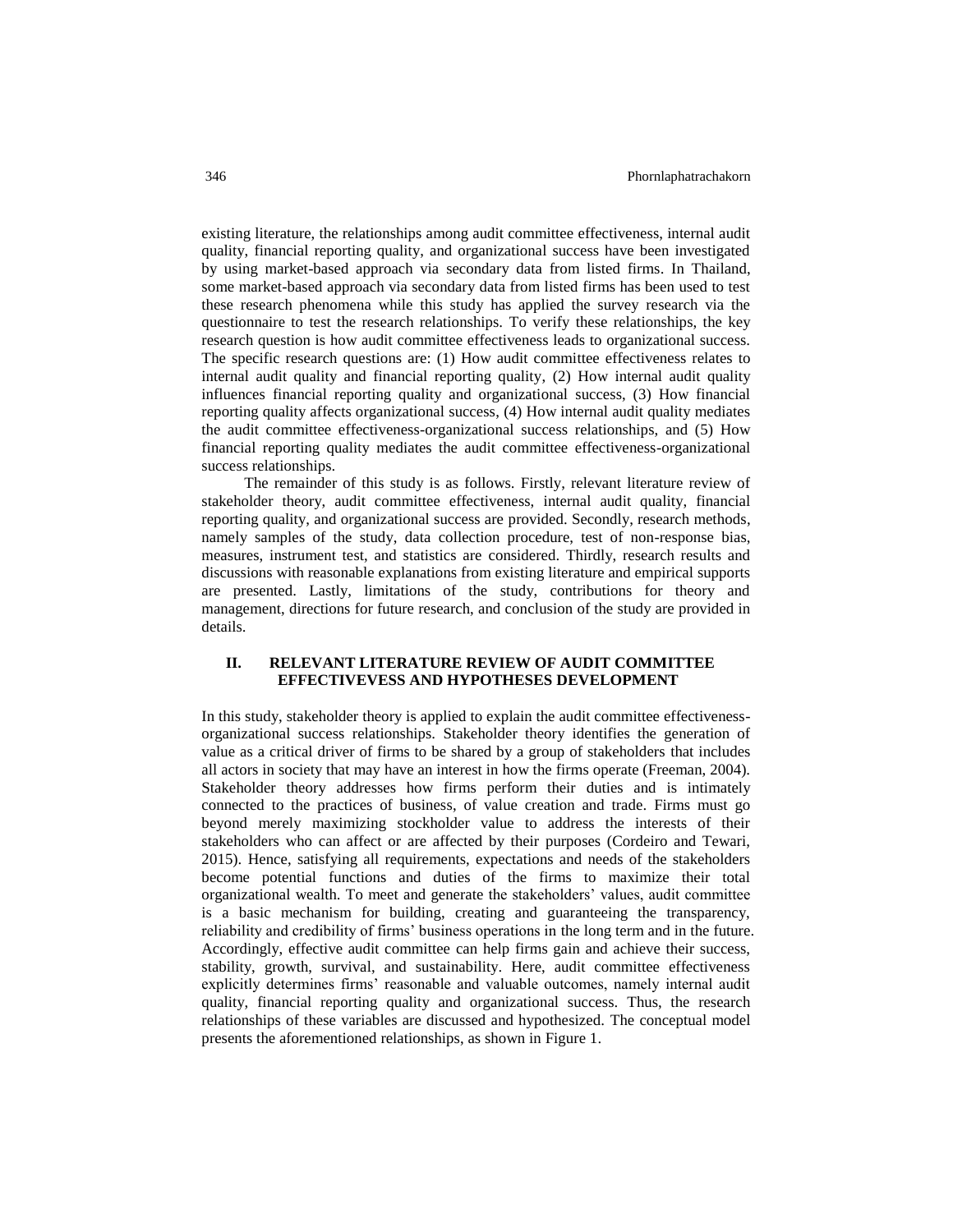



#### **A. Audit Committee Effectiveness**

Audit committee is a valuable mechanism of firms in enhancing successful operations and surviving long-term sustainability. It helps review the external auditors' compensation, terms of engagement and independence, the appointment and replacement of the chief audit executive, the results of the external audit, management letters and management's responses, and the annual financial statements and any significant disputes between management and the external auditors in this regard (Van der Nest, 2008). It considers major changes and other questions of choice regarding the appropriate auditing and accounting principles and practices to be followed when preparing the department's financial statements and meet periodically with management to review the department's major risk exposures (Lary and Taylor, 2012). Also, audit committee serves as a channel of communication between the board and both external and internal auditing, the consultation with the external auditors and the chief audit executive, the adequacy of the organization's system of internal control (Spira, 1998). Thus, audit committee explicitly fulfills their oversight responsibilities, namely monitoring financial reporting, the external auditors and internal control strength, managing and dealing with possible risks and enhancing their competitive advantage and performance (Zgarni et al., 2016). Effectiveness of audit committee can increase firms' business operations and activities and achieve their goals and objectives in the current, future, and long-term aspects. Accordingly, audit committee effectiveness is considered as a significant driver of increased internal audit quality, enlarged financial reporting quality and expanded organizational success. It is a key determinant of firms' survival and sustainable success in turbulent and complex competitive environments and conditions.

In this study, audit committee effectiveness refers to the characteristics of qualified members in the audit committee with the authority and resources to protect stakeholder interests by ensuring reliable financial reporting, internal controls and risk management through diligent oversight efforts (DeZoort et al., 2002). It reflects an ability to ensure external auditor independence, promote shareholder interests by purchasing higher quality audit services, maintain the integrity of corporate financial reporting and disclosure, namely the extent of prior period restatements of financial statements and the fraud disclosers of financial statement, and vet the non-adopted abnormal accruals in the financial statements (Lary and Taylor, 2012). In addition, audit committee effectiveness can make judgments that are in the best interest of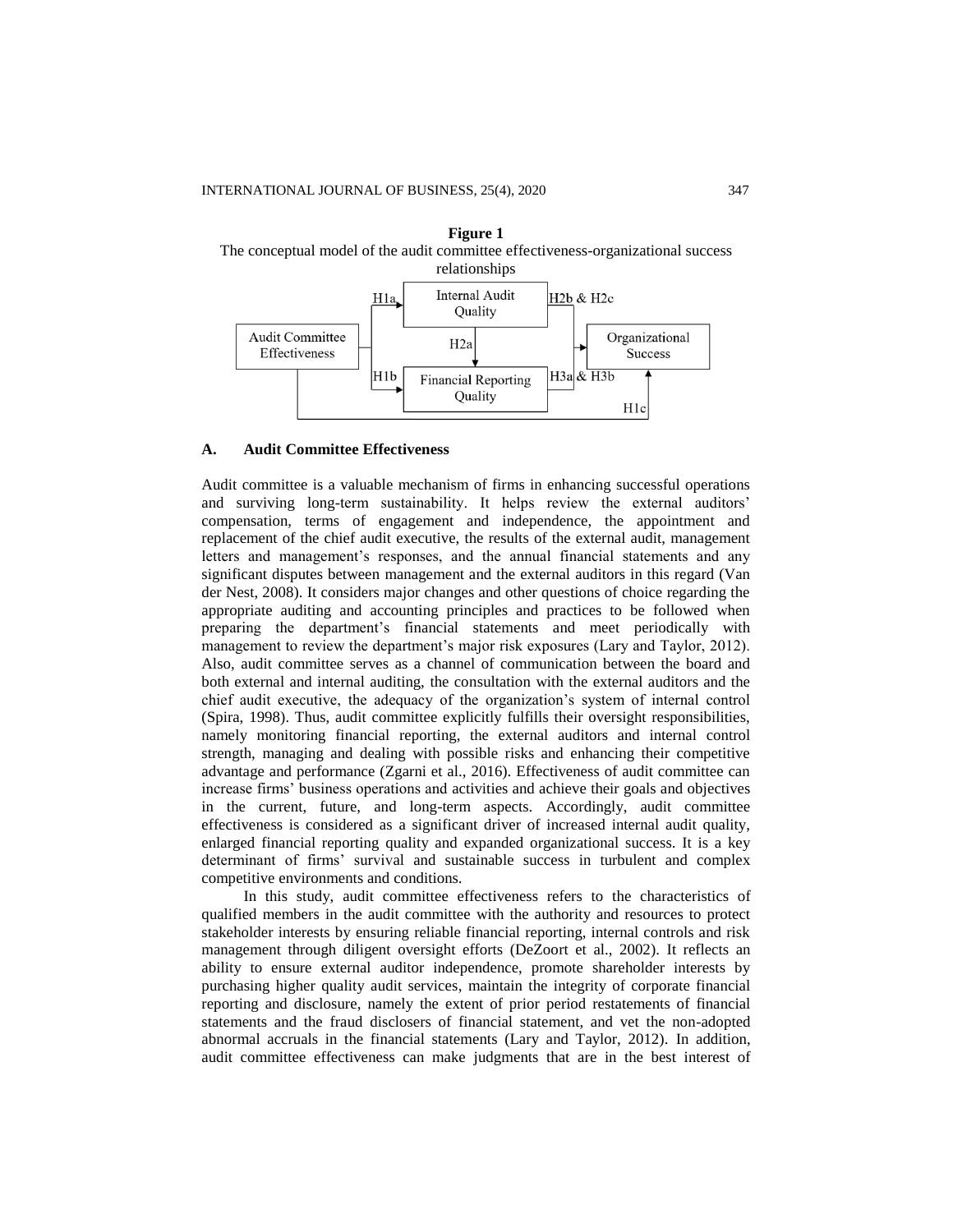shareholders, ask questions to the auditors, have access to relevant documents, and have adequate numbers of committee members to perform its jobs (Ika and Mohd Ghazali, 2012). Audit committee effectiveness provides the willingness of committee members to work together as needed to prepare, ask questions and pursue answers when dealing with management, internal auditors, external auditors, and other relevant constituents. Accordingly, audit committee effectiveness can create good corporate practices, monitor financial reporting and disclosure, preserve and enhance the independence of internal auditors, strengthen the roles of non-executive directors, prevent fraud and other irregularities and errors, restrain managerial opportunism, and enhance organizational performance and success (Spira, 1998). It is a significant driver of firms' best outcome and good performance. Firms with great audit committee effectiveness are likely to have superior outcome and performance in the complex business competitions and environments. Thus, audit committee effectiveness becomes an important determinant of firms' sustainable competitiveness and long-term organizational success.

Audit committee effectiveness plays a critical role in determining, explaining and driving firms' consequences. Here, these consequences consist of internal audit quality, financial reporting quality and organizational success. Firstly, audit committee has a significant function of reviewing and monitoring firms' appropriate internal control and effective internal audit system and considering an independence of internal audit department. In addition, the audit committee gives recommendations and suggestions of appointing, removing and dismissing executives of internal audit department or other related internal audit units. Audit committee effectiveness has a valuable effect on internal audit quality. It can enhance firms to correct the systems of disclosure controls and internal controls regarding finance, accounting, legal, compliance, and ethics that management and the board have established and enhance the independence of internal auditors (Thibodeau and Packwood, 2008). An effective audit committee can help review reports from the internal audit activities that are material to the firms as well as management's response to these reports (Van der Nest, 2008). It ensures reliable internal controls and risk management and plans, monitors and reports the activities to provide assurance to the internal auditing functions, practices and responsibilities. Great audit committee effectiveness is likely to affect an outstanding of internal audit quality. Firms with audit committee effectiveness tend to explicitly have their internal audit quality. Then, audit committee effective is possibly to have a significant positive influence on internal audit quality. Therefore,

# *Hypothesis 1a: Audit committee effectiveness is positively related to internal audit quality.*

Secondly, audit committee effectiveness has a critical determinant of firms' financial reporting quality. It can monitor firms' financial reporting and disclosure and enhance higher level of corporate voluntary disclosure (Akhtaruddin and Haron, 2010). In addition, audit committee effectiveness can reduce discretionary accruals and constrain earnings management in the financial statements (Zgarni et al., 2016). It helps increase the transparency, reliability and credibility of financial and non-financial information from these financial statements. Firms with an effective audit committee seem to provide a high quality of financial reporting. They can have good and usable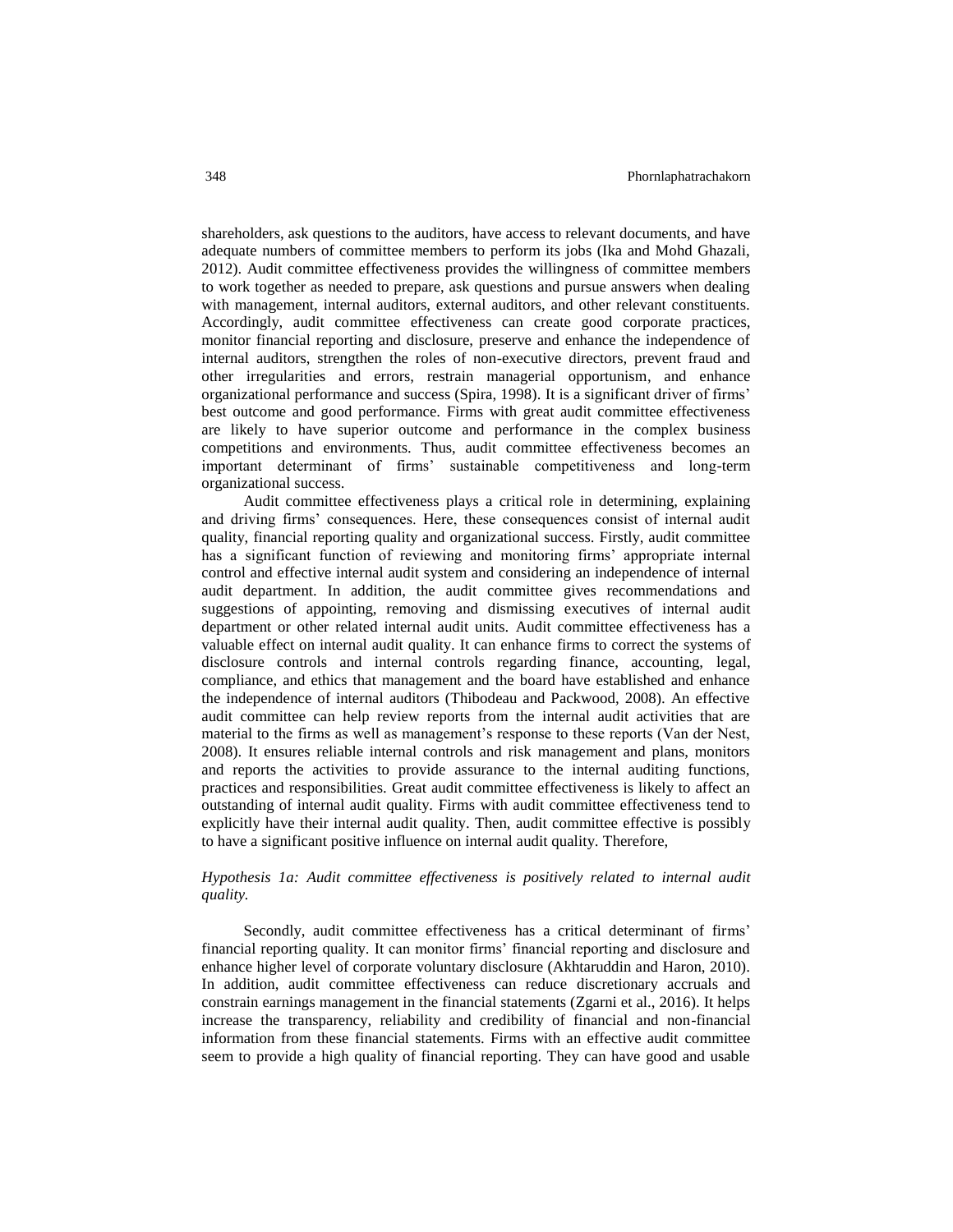financial information for gaining best decision making and achieving their organizational success. Moreover, audit committee effectiveness explicitly ensures better monitoring of the management in guaranteeing a good financial reporting quality (Jamil and Nelson, 2011). It can increase the values, benefits, contributions, and advantages of financial statements, reporting and disclosure. It definitely leads to transparent, timely, reliable, and credible presentation of financial information from the quality of financial reporting. Thus, audit committee effectiveness is likely to have a significant effect on financial reporting quality. It is hypothesized to have a positive relationship with financial reporting quality. Therefore,

# *Hypothesis 1b: Audit committee effectiveness is positively related to financial reporting quality.*

Lastly, audit committee effectiveness is importantly related to organizational success. It can enhance firms to successfully achieve their goals, purposes and objectives in rapidly complex competitive environments and conditions. Firms with great audit committee effectiveness can create ability, competency and capability of firms in order to provide operational efficiency, have business excellence and gain organizational success. More effectiveness of audit committee explicitly leads to greater organizational success. In addition, audit committee effectiveness enables firms to deal with environmental changes, uncertainty and heterogeneity. It is a valuable mechanism of committed corporate governance that helps promote firm survival and sustainability in future and long-term operations (DeZoort et al., 2002). Thus, audit committee effectiveness can create business competitiveness and encourage firms' outcomes, performance and success. It is proposed to have an important impact on organizational performance. Accordingly, audit committee effectiveness positively relates to organizational success. Therefore,

*Hypothesis 1c: Audit committee effectiveness is positively related to organizational success.*

# **B. Internal Audit Quality**

Internal audit quality is the first outcome of audit committee effectiveness in an organization. Better audit committee effectiveness leads to greater internal audit quality. In this study, internal audit quality is defined as an ability of firms' internal auditors and internal audit members to possess the knowledge, skills and other competencies needed to perform internal audit functions, works and responsibilities in order to achieve the goals and objectives of internal audit standards and other related regulations (Prawitt et al., 2009). It explicitly reflects the usefulness of the internal auditors' works, the value provided by internal audit reports and the frauds discovered by the internal auditors (Gramling and Hermanson, 2009). It relates to effective compliance with regulations and other issues, increased operational efficiency, added resource utilization, reliable financial reporting and disclosure, and sustainable goal achievement. Thus, internal audit quality is likely to affect financial reporting quality and organizational success. It has a significant role in affecting the quality of firms' financial reporting and the goal achievement of business operations and managements. Internal audit quality refers to the competence, objectivity and work performed by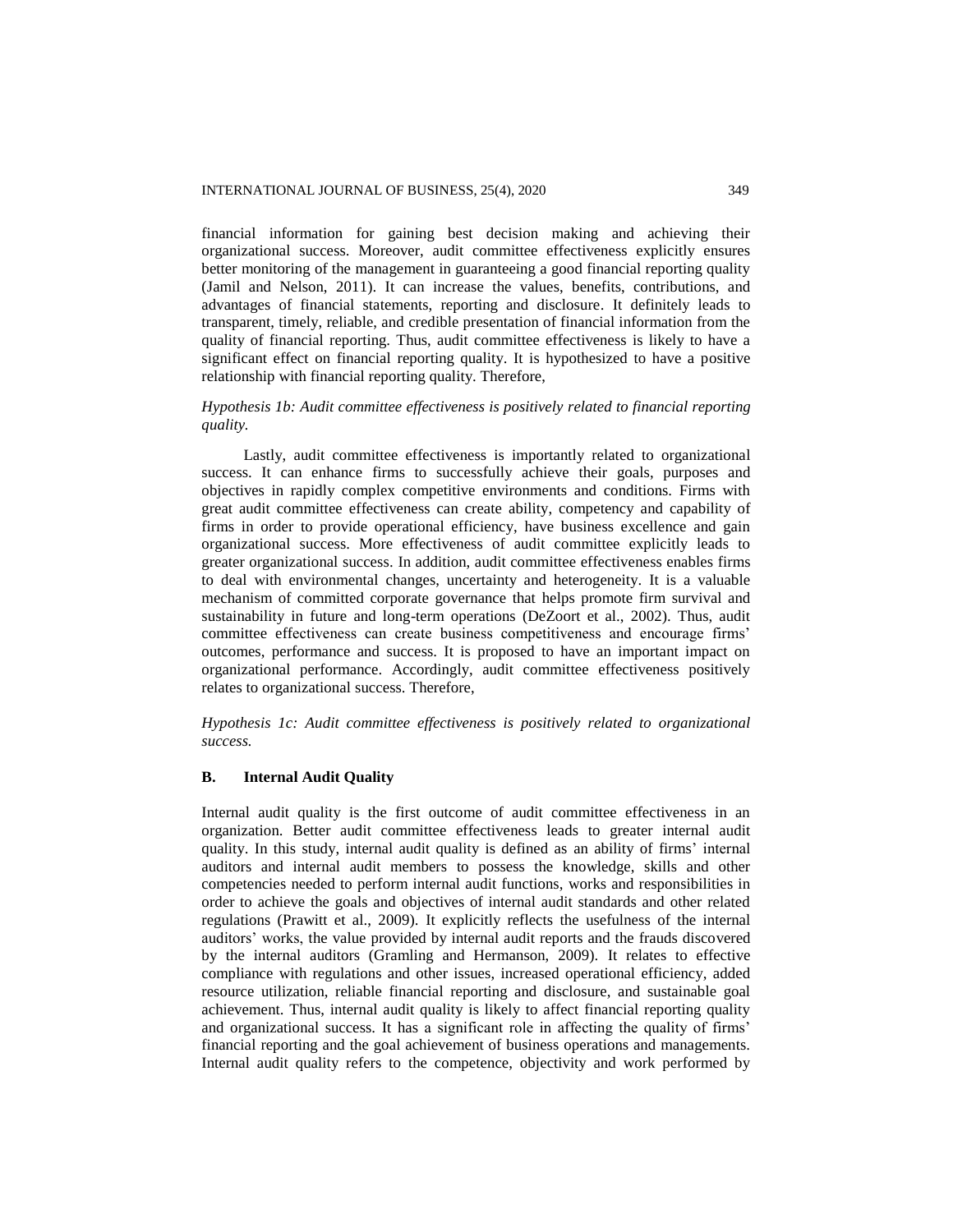internal auditors (Alzeban, 2015). Firstly, competence is an ability of internal auditors to use the knowledge, skills and other competencies needed to perform their individual responsibilities (Mazza and Azzali, 2015). Secondly, objectivity is an unbiased mental attitude that allows internal auditors to perform engagements in such a manner that they believe in their work product and that no quality compromises are make (Messier et al., 2011). Lastly, work performance is the management's support of internal audit, external auditor's satisfaction with previous internal audit work, supervision of internal audit work, follow-up procedures, and internal audit scope (Lin et al., 2011). As mentioned earlier, internal audit quality can increase reliability, credibility and integrity of financial reporting and disclosure and promote firms' outcomes, performance and success. In addition, internal audit quality plays a significant role in linking audit committee to organizational success. It can help mediate the relationships between audit committee effectiveness and organizational success. More audit committee effectiveness is positively related to internal audit quality while internal audit quality positively leads to organizational success. Then, internal audit quality is proposed as a mediator of the aforementioned relationships. Then, the mediating effects of audit committee effectiveness on organizational success is reasonably considered and empirically investigated. Therefore,

*Hypothesis 2a: Internal audit quality is positively related to financial reporting quality. Hypothesis 2b: Internal audit quality is positively related to organizational success. Hypothesis2c: Internal audit quality mediates the audit committee effectivenessorganizational success relationships.*

# **C. Financial Reporting Quality**

Financial reporting quality is the second consequence of achieving audit committee effectiveness. Audit committee effectiveness positively relates to financial reporting quality (Kantudu and Samaila, 2015). Here, financial reporting quality refers to the completeness, neutrality and freedom of financial information from errors and the useful predictive and confirmatory information about firms' economics resources and claims and their underlying economic position and performance (Gaynor et al., 2016). It provides insight into firms' underlying economic position and change in position and presents information about the effects of transactions and other events that change a reporting entity's economic resources and claims. In addition, financial reporting quality potentially makes and enhances the usefulness of information provided in financial reports, namely relevance, reliability, faithful presentation, comparability, verifiability, timeliness, and understandability (Kaur and Goel, 2017). It is useful to existing and potential stakeholders, namely executives, investors, lenders, and other creditors in making decisions about providing resources to the entity. Great financial reporting quality explicitly leads to superior decision making that affects sustainable organizational success. Thus, financial reporting quality is positively related to organizational success. In addition, financial reporting quality is defined as the extent to which financial reports presents transparent, understandable and unbiased information that reflects economic reality and facilitates decision making by their users (Elayan et al., 2016). Firms with more financial reporting quality can have better information relating to ongoing business activities and operations, and efficient cash flows from operations. This information increases best decision making of firms that helps gain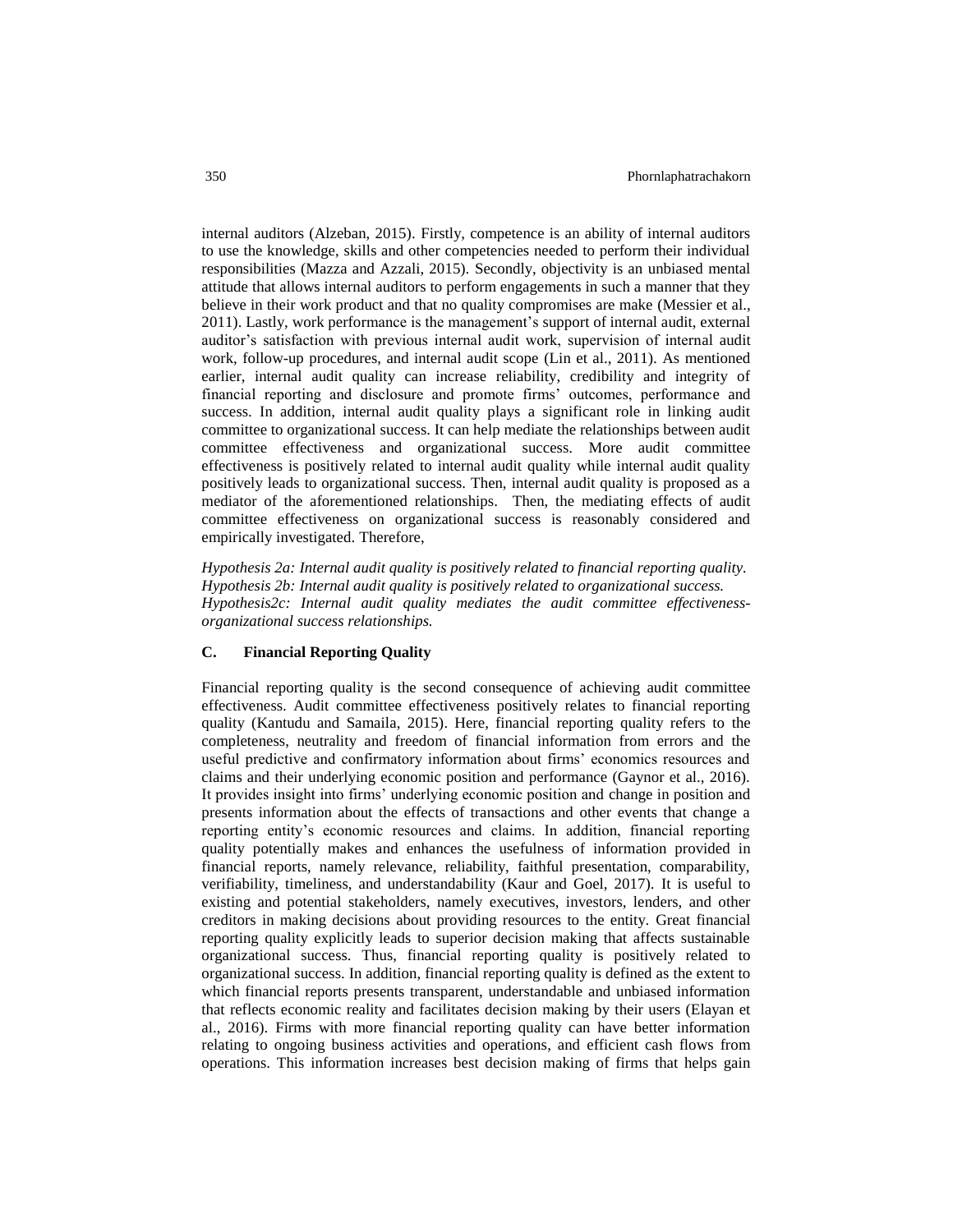their success in doing businesses. Financial reporting quality is the faithfulness of the information conveyed by the reporting process, including disclosure of firms' transactions, information about the selection and application of accounting policies and knowledge of the judgments made (Martinez-Ferrero et al., 2015). It can be measured by the degree of earnings management using accruals that is management discretion over accruals, the degree of accounting conservatism and the accurate accruals predicted associated future operating cash flows (Choi and Pae, 2011). It provides useful information for decision-making purposes. An efficient decision-making tends to have an important effect on firms' organizational success. Thus, financial reporting quality significantly leads to increased organizational success. Moreover, financial reporting quality plays a mediating role in determining the audit committee effectiveness-organizational success relationships. Financial reporting quality is a critical outcome of receiving audit committee effectiveness while it has a potential determinant of organizational success. Then, financial reporting quality is hypothesized to mediate the aforementioned relationships. Therefore,

*Hypothesis 3a: Financial reporting quality is positively related to organizational success.*

*Hypothesis 3b: Financial reporting quality mediates the audit committee effectiveness- organizational success relationships.*

## **D. Organizational Success**

Organizational success is the last outcome of gaining audit committee effectiveness in an organization. Greater audit committee effectiveness explicitly leads to organizational success. In this study, organizational success is defined as an outcome of efficient business practices and operations, and effective competition techniques and strategies that are measured by increased profitability, shareholder return, market share, and growth, increased customer, employee and executive satisfaction and improved teamwork (Simon et al., 2011). It arises from the potentiality, efficiency, effectiveness and excellence of firms' operations, practices and activities in rapidly complex environments and conditions. Additionally, organizational success can be measured by financial outcomes (return on assets, profitability and shareholder value) and nonfinancial outcomes (intension to stay, productivity, innovation, customer loyalty, brand equity, customer satisfaction, and organizational performance) (Bhuvanaiah and Raya, 2014). Here, organizational success reflects to the effectiveness of audit committee, the quality of internal audit and the quality of financial reporting. Thus, organizational success is a goal achievement of doing businesses under dynamic competitive markets and environments. It is hypothesized to become a result of audit committee effectiveness, internal audit quality and financial reporting quality.

# **III. RESEARCH METHODS**

#### **A. Thai Listed Firms as the Sample of Study**

In Thailand, only Thai listed firms are legally required from the stock exchange of Thailand (SET) and the Securities and Exchange Commission (SEC) to provide and set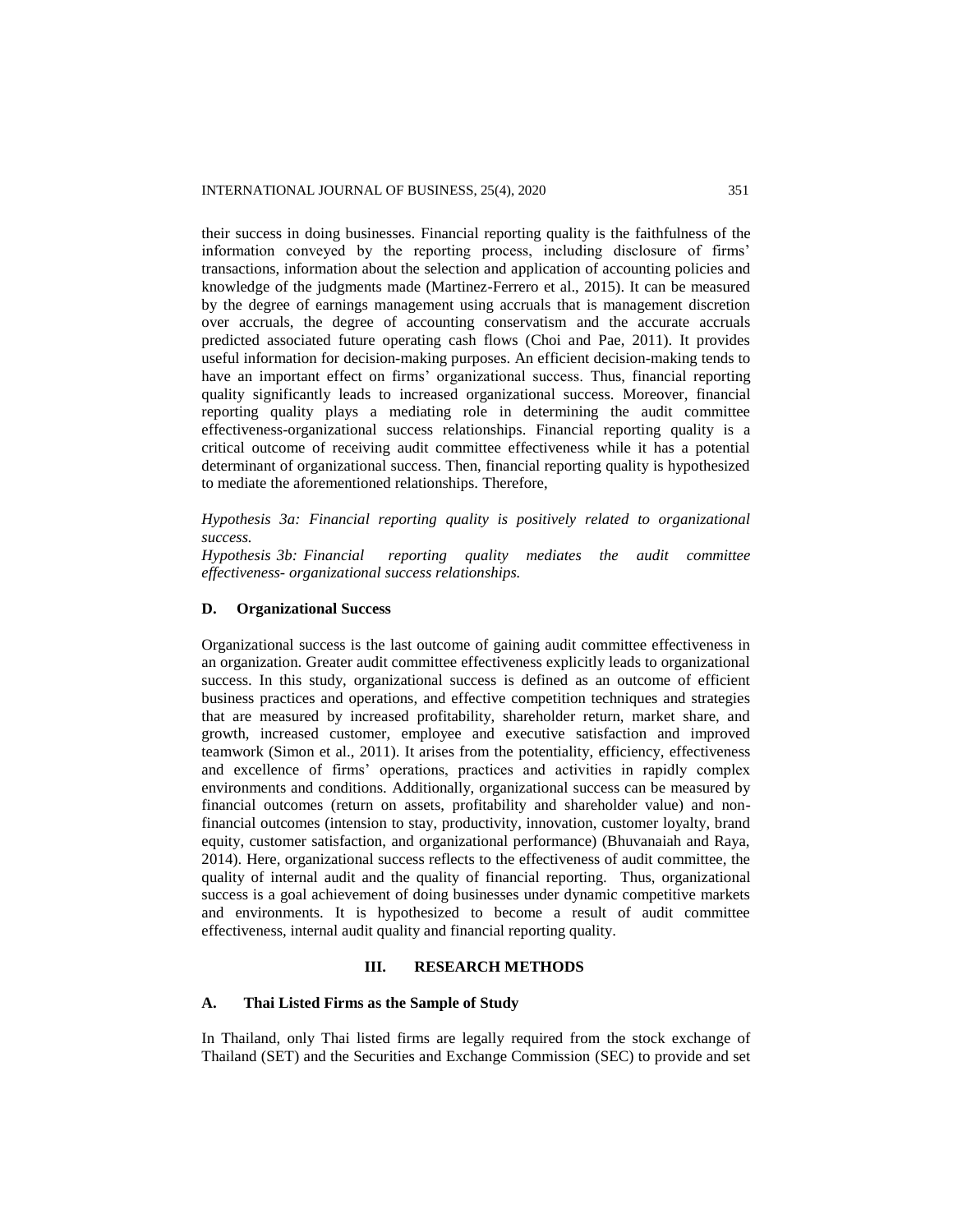good corporate governance system through appointing and implementing audit committee since year 1999 to present. Similar to the U.S. stock market, good corporate governance is significantly required for all Thai listed firms in the stock market to provide their business operations and activities according to audit committee rules and regulations. In addition, the SET has required for Thai listed firms to have at least three audit committee members and one of three parts for audit committee must be an independent audit committee member. The SET has issued best practice guidelines for audit committee. The primary objectives of audit committee are to provide oversight on the financial reporting process by reviewing significant accounting and reporting issues and recent professional and regulatory pronouncements. Audit committee identifies the potential impact on financial statements through understanding that management develops internal interim financial information is necessary to assess whether reports are complete and accurate. Next, monitoring audit process is another function of audit committee by reviewing the results of the audit with management and external auditors, including matters required to be communicated to the committee under generally accepted auditing standards. Lastly, respecting the system of internal controls and compliance with laws and regulations is paid attention to audit committee by considering internal controls and reviewing their effectiveness through reports on and management responses to observations and significant findings and controls over financial reporting, information technology security and operational matters. Accordingly, an effectiveness of audit committee is likely to affect the reliability, credibility and integrity of financial reporting and disclosure, the efficiency and quality of internal controls and internal audit and the goal achievements of organizational operations, activities and responsibilities. Thus, Thai listed firms are appropriate samples of the study.

#### **B. Sample Selection Procedure and Data Collection**

In this study, all 589 listed firms in Thailand are the samples of the study by using a mail survey procedure via the questionnaire. The questionnaire includes the objectives of the study, the data relating to the demography of the samples, and the numbers of item scales for each variable, explicitly determining the dateline of questionnaire returned and systematically following up for the questionnaires. Here, the questionnaires were sent to the listed firms in Thailand during April-August, 2017. The key informants of the study are the executives of internal auditing department of Thai listed firms, namely chief internal auditing officer, internal auditing directors, internal auditing managers, internal auditing chiefs, or internal auditing heads because they have taken the highest functions, duties and responsibilities of internal auditing practices and operations and other related activities in an organization. These informants have worked very closely with Thai listed firms' audit committee in both direct and indirect functions, duties and responsibilities. Likewise, some listed firms have assigned these informants to be the secretaries of the listed firms' audit committee. With regard to the questionnaire mailing, the valid mailing was 584 surveys because some listed firms have moved to other addresses and locations, from which 193 responses were received. Of the surveys completed and returned, 186 were usable. The effective response rate was approximately 31.85%. In summary, the descriptions of questionnaire mailings are presented in Table 1. If response rate for a mail survey, with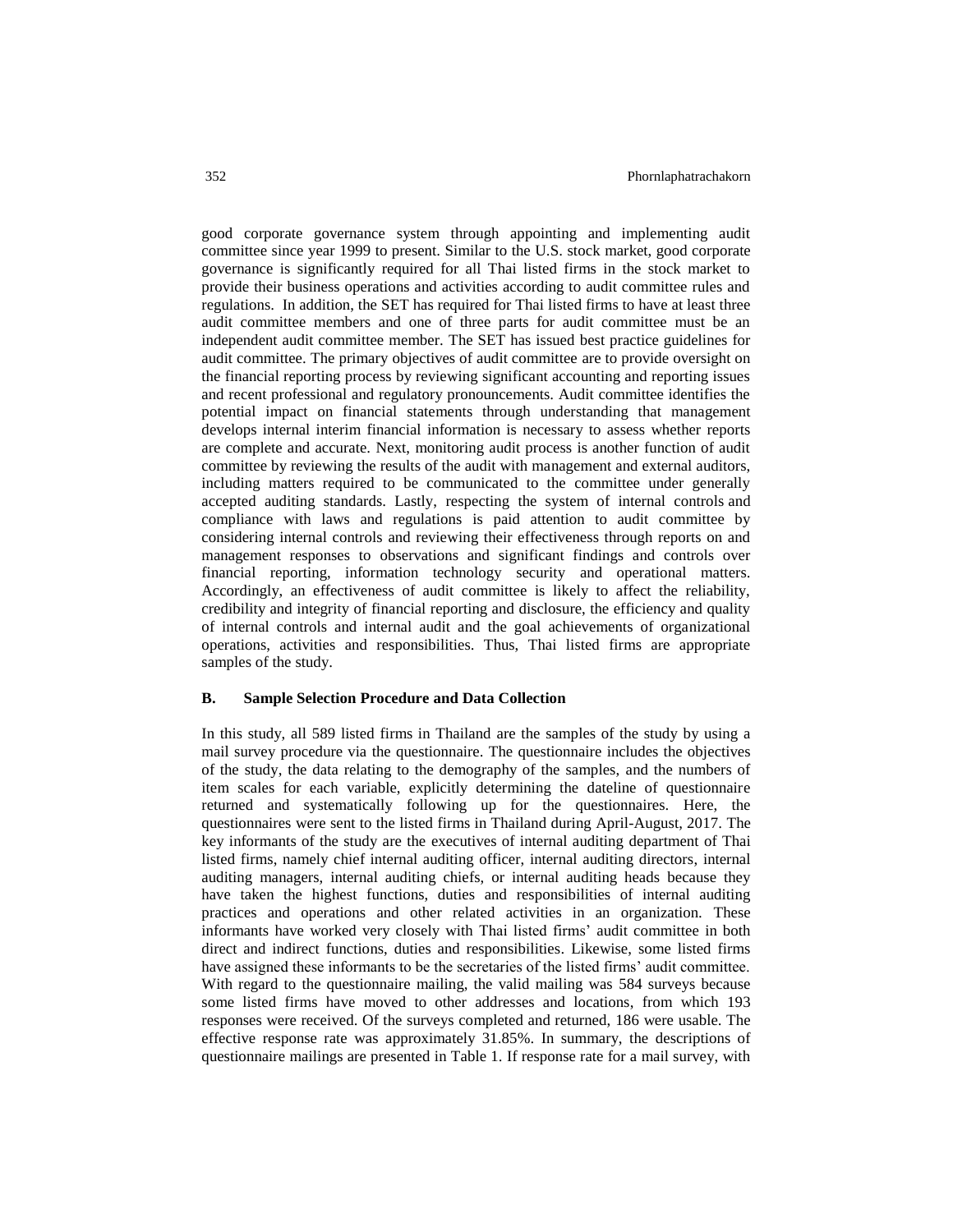an appropriate follow-up procedure, is greater than 20% is considered acceptable according to Aaker et al. (2001). Accordingly, the usable 186 Thai listed firms are empirically appropriate for investigating the research relationships. To understand the demographic characteristics of the sample firms, the profiles of these firms are shown in Table 2.

| Descriptions of question aire mailings |                    |
|----------------------------------------|--------------------|
| Descriptions                           | No. of the samples |
| Mailed questionnaires                  | 589                |
| Undelivered questionnaires             |                    |
| Valid questionnaires mailed            | 584                |
| Received questionnaires                | 193                |
| Unusable questionnaires                |                    |
| Usable questionnaires                  | 186                |
| Usable questionnaires                  | 186                |
| Response rate $(186/584)$ x 100        | 31.85%             |

**Table 1**

|                            | Table 2                                                 |             |            |
|----------------------------|---------------------------------------------------------|-------------|------------|
|                            | Demographic characteristics of listed firms in Thailand |             |            |
| Descriptions               | Categories                                              | Frequencies | Percentage |
| No. of operation periods   | $=<15$ years                                            | 100         | 53.76      |
|                            | $>15$ years                                             | 86          | 46.24      |
| No. of full-time employees | $=<500$ employees                                       | 125         | 67.20      |
|                            | $>500$ employees                                        | 61          | 32.80      |
| Firm capital               | $=<10,000$ million baht                                 | 79          | 42.47      |
|                            | $>10,000$ million baht                                  | 107         | 57.53      |

To verify potential non-response bias and to detect possible problems with nonresponse errors, a comparison of the first and the second wave data as recommended by Armstrong and Overton (1977) is considered. In this regard, neither procedure showed significant differences because there were no statistically significant differences between first and second groups at a 95% confidence level as firm size  $(t = 0.14, p$  $> .05$ ), firm age (t = 0.16, p  $> .05$ ) and firm capital (t = 0.13, p  $> .05$ ). Thus, this study has no response bias problems and it can appropriately use the samples of this for testing the research relationships and approving the research results.

#### **C. Measures**

All constructs were measured using a 5-point Likert scale  $(1 =$  strongly disagree to  $5 =$ strongly agree), except for firm size, firm age and firm capital. A source of measurements is presented in Table 3. Measurements of these constructs are selfdeveloped from existing literature as shown in Appendix A. In this study, measurements of audit committee effectiveness, internal audit quality, financial reporting quality, and organizational success are empirically developed. Multiple items are for measuring each construct. Despite that all constructs are obviously defined, the measurement is impossible for one to directly manifest or observe the scale due to the abstract nature of the construct. Certainly, variables are estimated scales from their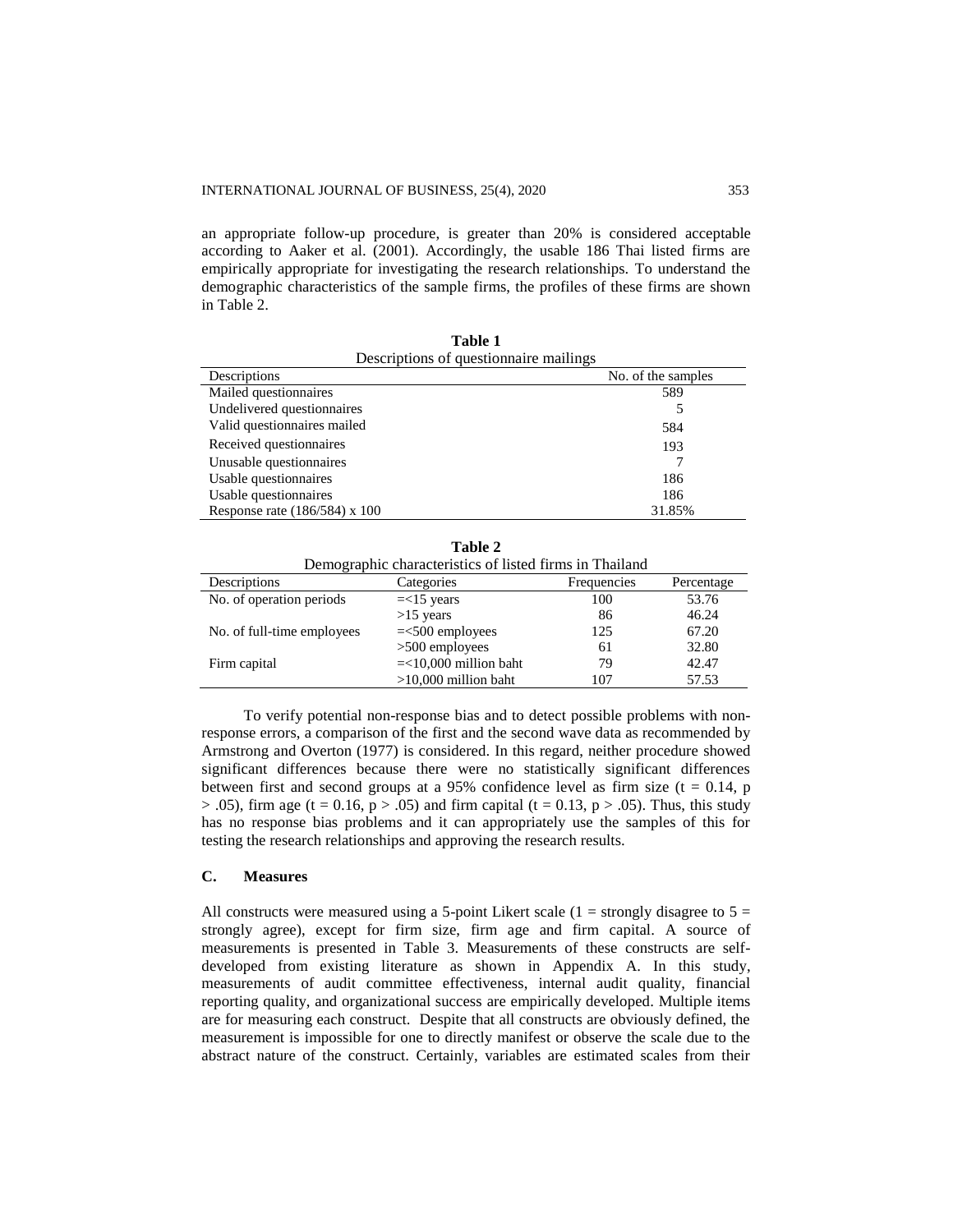definitions and are applied from relevant accounting and auditing research and other related studies. Hence, the measurement contents include the dependent variable, independent variable, mediating variable, antecedent variable, moderating variable, and control variable that are described as follows.

Audit committee effectiveness. Here, audit committee effectiveness is defined as the characteristics of qualified members in the audit committee with the authority and resources to protect stakeholder interests by ensuring reliable financial reporting, internal controls and risk management through diligent oversight efforts (DeZoort et al., 2002). Twelve-item scale was developed to assess how audit committee has effectively acted, practiced and performed its functions, duties and responsibilities in an organization according to implementation of best practice guidelines for audit committee.

Internal audit quality. In this study, internal audit quality is defined as an ability of firms' internal auditors and internal audit members to possess the knowledge, skills and other competencies needed to perform internal audit functions, works and responsibilities in order to achieve the goals and objectives of internal audit standards and other related regulations (Prawitt et al., 2009). Fifteen-item scale was established to measure how internal auditors have efficiently practiced their functions, works and responsibilities relating to internal audit standards and other related regulations.

Financial reporting quality. Financial reporting quality is also defined as the completeness, neutrality and freedom of financial information from errors and the useful predictive and confirmatory information about firms' economics resources and claims and their underlying economic position and performance (Gaynor et al., 2016). Seven-item scale was initiated to evaluate how firms have reported and disclosed information about firms' economics resources, positions and claims and changes in position in financial statements, namely relevance, reliability, faithfulness, comparability, verifiability, timeliness, and understandability.

Organizational success. In addition, organizational success is defined as an outcome of efficient business practices and operations, and effective competition techniques and strategies that are measured by increased profitability, shareholder return, market share, and growth, increased customer, employee and executive satisfaction and improved teamwork (Simon et al., 2011). Eight-item scale was defined to gauge how firms have gained and achieved the increased levels of profitability, shareholder return, market share, and growth, the increased levels of customer, employee and executive satisfaction and the improved levels of teamwork in an organization.

Control variables. To investigate and verify the research relationships among audit committee effectiveness, internal audit quality, financial reporting quality, and organizational success in this study, firm size, firm age and firm capital are also considered as the control variables of the study. Firstly, firm age was measured by the number of years a firm has been in existence by using a dummy variable as less than 15 years  $= 0$  and equal to or greater than 15 years  $= 1$ . Secondly, firm size was measured by the number of employees in a firm by using a dummy variable as less than 500 employees  $= 0$  and equal to or greater than 500 employees  $= 1$ . Lastly, firm capital was measured by the amount of money a firm has invested in doing business by using a dummy variable as less than 10,000 million baht  $= 0$  and equal to or greater than 10,000 million baht  $= 1$ .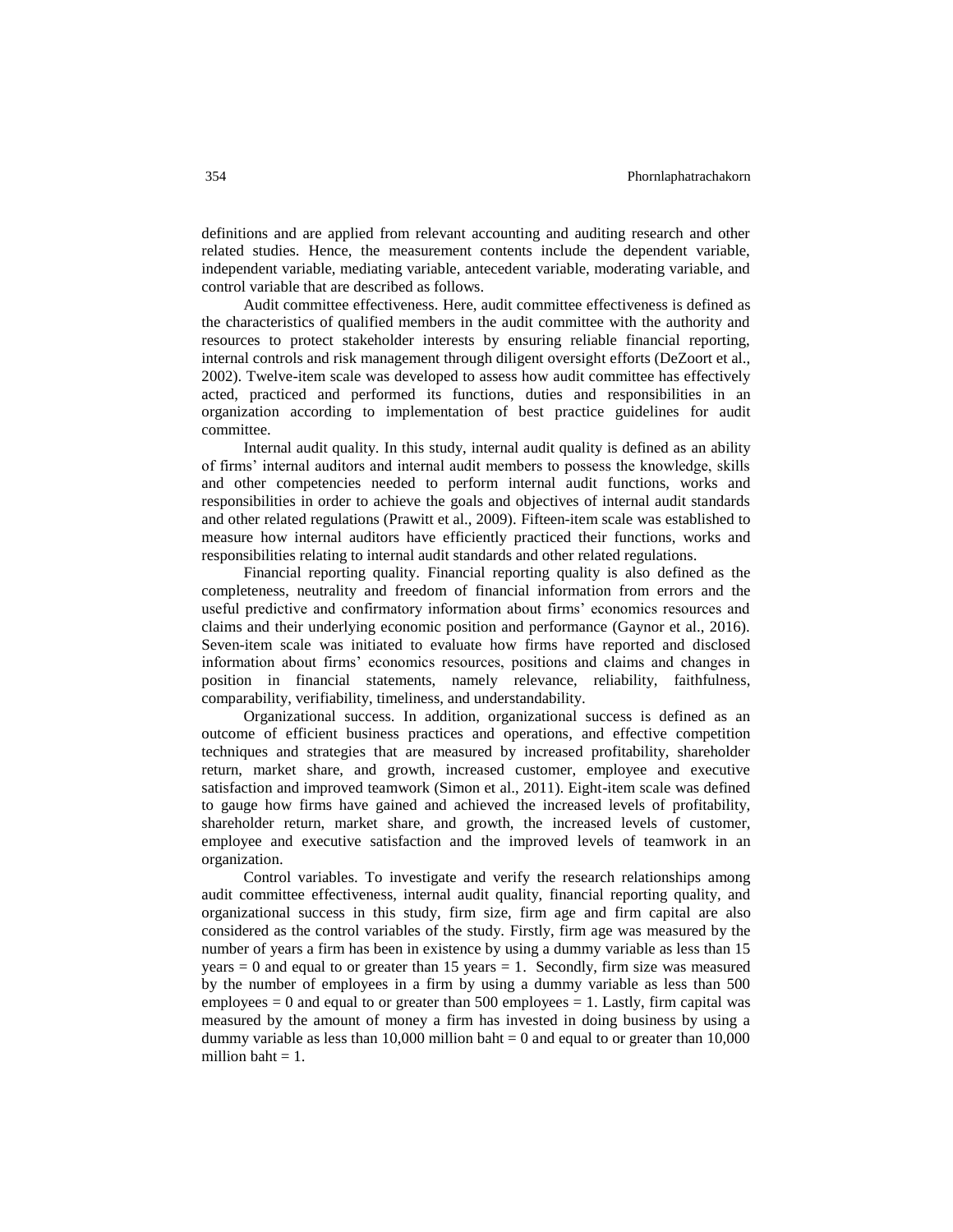|                                     | A summary of measurements of all variables |                                       |  |  |  |  |
|-------------------------------------|--------------------------------------------|---------------------------------------|--|--|--|--|
| Variables                           | Items                                      | References                            |  |  |  |  |
| Audit committee effectiveness (ACE) | -12                                        | Collier (1996); DeZoort et al. (2002) |  |  |  |  |
| Internal audit quality (IAO)        | 15                                         | Prawitt et al. (2009)                 |  |  |  |  |
| Financial reporting quality (FRQ)   |                                            | Kaur and Goel (2017)                  |  |  |  |  |
| Organizational success (OSC)        |                                            | Simon et al. $(2011)$                 |  |  |  |  |

| Table 3                                 |
|-----------------------------------------|
| A summary of measurements of all variab |

#### **D. Methods**

The validity and reliability of the study are verified. Appendix A shows the results of measure validation, namely factor loadings, item-total correlation and Cronbach alpha coefficients. Firstly, confirmatory factor analysis is applied to evaluate the underlying relationships of a large number of items and to determine whether they can be reduced to a smaller set of factors. Thus, all factor loadings as values of 0.70-0.93 are greater than the 0.40 cut-off and are statistically significant (Nunnally and Bernstein, 1994). Secondly, discriminant power was considered to assess the validity of the measurements by item-total correlation. In the scale validity, item-total correlations as values of 0.70-0.95 are greater than 0.30 (Churchill, 1979). Lastly, the reliability of the measurements was gauged by Cronbach alpha coefficients. In the scale reliability, Cronbach alpha coefficients as values of 0.93-0.98 are greater than 0.70 (Nunnally and Bernstein, 1994). Thus, the scales of all measures express an accepted validity and reliability in this study. Accordingly, the research instrument of the study is qualified for collecting the data in order to investigate the aforementioned research relationships.

This study uses structural equation model as an appropriate statistical method for investigating the relationships among audit committee effectiveness, internal audit quality, financial reporting quality, and organizational success because structural equation model can fit the composite approach previously discussed and is the safest option when estimating data from an unknown population (Sarstedt et al., 2016). In addition, multiple regression analysis is utilized to examine the research relationships. Here, audit committee effectiveness, internal audit quality, financial reporting quality, and organizational success are the variables of the study. Accordingly, the results of this study are presented and the discussions of the study provided in the next section.

#### **IV. RESULTS AND DISCUSSION**

In Table 4, the descriptive statistics and correlation matrix for all variables are presented. Multicollinearity might occur when inter-correlation in each predict variable is more than 0.80, which is a high relationship (Hair et al., 2010). The correlations ranging from 0.41 to 0.72 at the  $p < 0.05$  level, which means that the possible relationships of the variables in the conceptual model could be tested. In addition, variance inflation factors (VIFs) were used to provide information on the extent to which non-orthogonality among independent variables inflates standard errors. Here, VIFs range from 1.13 to 3.23, well below the cut-off value of 10 as recommended by Neter et al. (1985). Thus, there are no substantial multicollinearity problems encountered in this study. All independent variables are appropriate for the study because they have no inter-correlations in the study.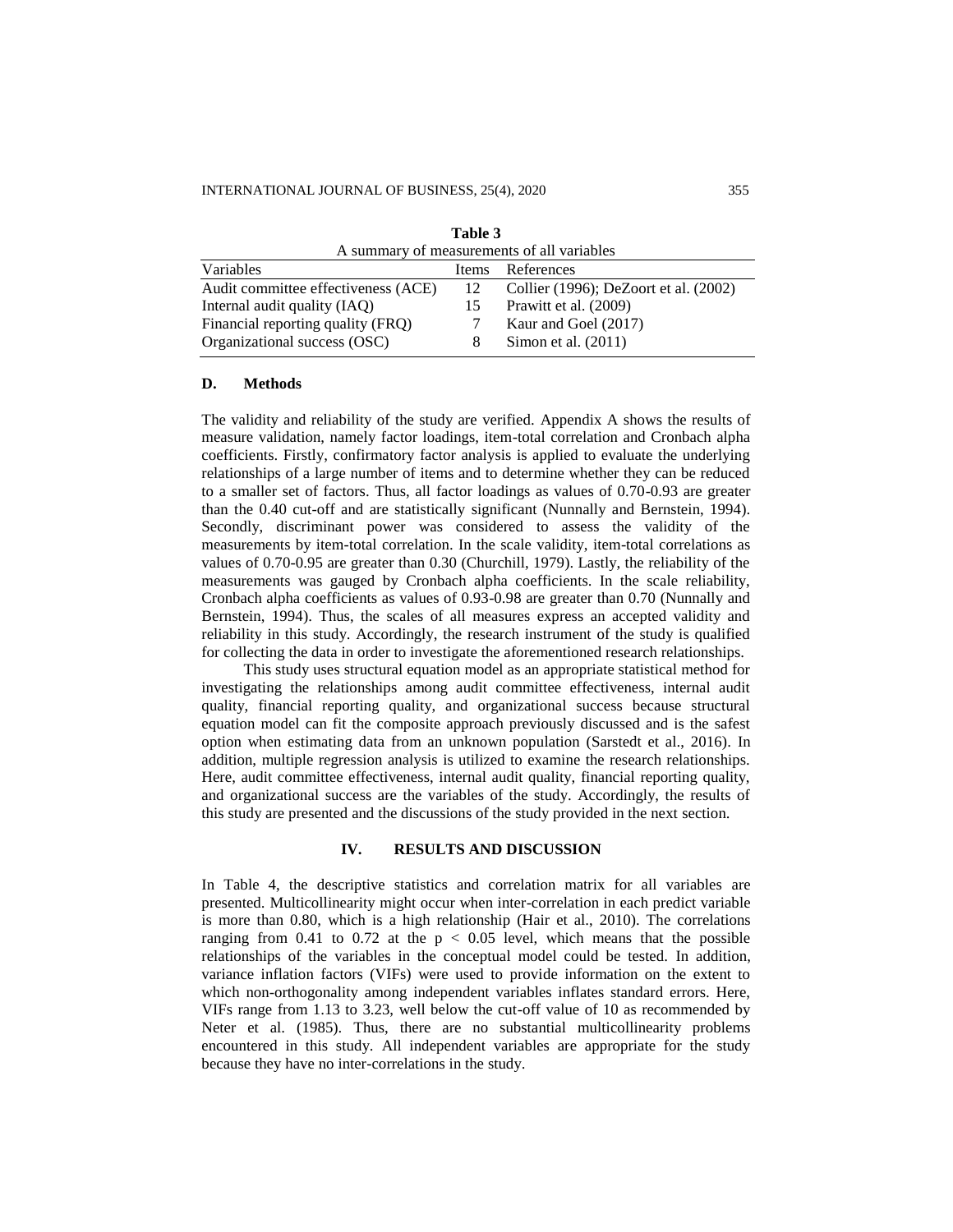| Descriptive statistics and correlation matrix |           |           |            |            |
|-----------------------------------------------|-----------|-----------|------------|------------|
| Variables                                     | ACE       | IAQ       | <b>FRO</b> | <b>OSC</b> |
| Mean                                          | 4.19      | 4.34      | 4.33       | 3.83       |
| Standard deviation                            | 0.63      | 0.51      | 0.53       | 0.73       |
| Audit committee effectiveness (ACE)           |           |           |            |            |
| Internal audit quality (IAQ)                  | $0.70***$ |           |            |            |
| Financial reporting quality (FRQ)             | $0.59***$ | $0.72***$ |            |            |
| Organizational success (OSC)                  | $0.46***$ | $0.41***$ | $0.54***$  |            |

**Table 4**

 $**p<.01$ 

Table 5 presents the results of path coefficients and hypotheses testing of the research relationships among audit committee effectiveness, internal audit quality, financial reporting quality, and organizational success. Table 6 also shows the results of the aforementioned research relationships by using multiple regression analysis. To verify and prove the conceptual model of the relationships, the goodness of fit of the models, including the comparative fit index (CFI), the goodness of fit index (GFI), the incremental fit index (IFI), and the root mean square error of approximation (RMSEA) are considered in the study (Herda and Lavelle, 2012). CFI values always lie between 0 and 1, with values over 0.90 indicating a relatively good fit (Bentler, 1990). Also, GFI value is an index that ranges from 0 to 1, with value over 0.90 indicating a relatively good fit (Byrne, 1998). Next, IFI values exceeding 0.90 indicate a relatively good fit (Kline, 1998). Lastly, a RMSEA value of less than 0.05 indicates a close fit and less than 0.08 suggests a marginal fit (Bollen and Long, 1993). Accordingly, this study shows that the initial test of the measurement model resulted in a good fit to the data  $(CFI = 0.91; GFI = 0.92; IFI = 0.93; RMSEA = 0.03).$ 

Interestingly, the effects of audit committee effectiveness on internal audit quality, financial reporting quality and organizational success are empirically investigated. Firstly, audit committee effectiveness definitely plays an important role in determining internal audit quality in Tables 5 and 6. It has a significant positive influence on internal audit quality ( $b = 0.61$ ,  $p < 0.01$ ;  $b = 0.60$ ,  $p < 0.01$ ). In existing literature, internal audit effectiveness can enhance to correct the systems of disclosure controls and internal controls regarding finance, accounting, legal, compliance, and ethics that management and the board have established and enhance the independence of internal auditors (Thibodeau and Packwood, 2008). It ensures reliable internal controls and risk management and plans, monitors and reports the activities to provide assurance to the internal auditing functions, practices and responsibilities. Firms with audit committee effectiveness can provide and perform the quality of internal audit functions, activities, duties, and responsibilities according to internal audit standards, frameworks and other regulations. Thus, audit committee effectiveness can enhance firms to gain the goal achievements of internal audit functions, namely the competency, capability, potentiality, and success of internal audit. Therefore*, Hypothesis 1a* is supported.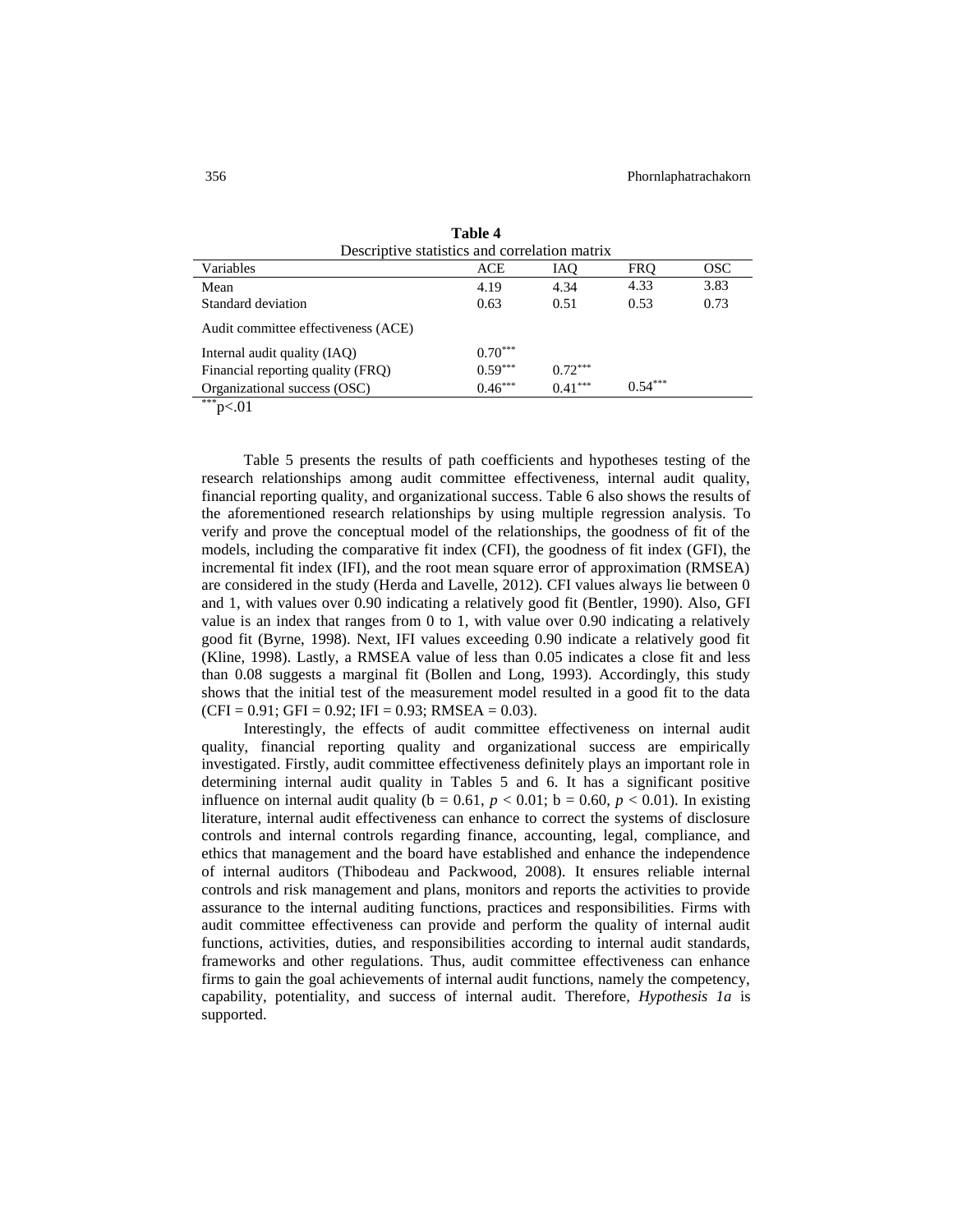| Results of path coefficients and hypotheses testing |  |  |  |  |  |
|-----------------------------------------------------|--|--|--|--|--|
| Standard error<br>t-value                           |  |  |  |  |  |
| 4.63<br>0.13                                        |  |  |  |  |  |
| 0.13<br>0.11                                        |  |  |  |  |  |
| 0.25<br>1.42                                        |  |  |  |  |  |
| 0.19<br>5.67                                        |  |  |  |  |  |
| 1.88<br>0.48                                        |  |  |  |  |  |
| 0.29<br>2.54                                        |  |  |  |  |  |
|                                                     |  |  |  |  |  |

|  |  | Table 5 |  |  |  |  |  |
|--|--|---------|--|--|--|--|--|
|  |  |         |  |  |  |  |  |

 $p<sub>1</sub>$ ,  $p<sub>1</sub>$ ,  $p<sub>2</sub>$ ,  $p<sub>3</sub>$ ,  $p<sub>4</sub>$ ,  $p<sub>5</sub>$ ,  $p<sub>6</sub>$ ,  $p<sub>7</sub>$ ,  $p<sub>8</sub>$ ,  $p<sub>7</sub>$ ,  $p<sub>8</sub>$ ,  $p<sub>9</sub>$ ,  $p<sub>1</sub>$ ,  $p<sub>1</sub>$ ,  $p<sub>1</sub>$ ,  $p<sub>1</sub>$ ,  $p<sub>1</sub>$ ,  $p<sub>1</sub>$ ,  $p$ 

|                   |            |            |            | Results of multiple regression analysis <sup>a</sup> |            |            |            |
|-------------------|------------|------------|------------|------------------------------------------------------|------------|------------|------------|
| Independent       |            |            |            | Dependent variables                                  |            |            |            |
| Variables         | <b>IAO</b> | <b>FRQ</b> | <b>OSC</b> | <b>FRQ</b>                                           | <b>OSC</b> | <b>OSC</b> | <b>OSC</b> |
| <b>ACE</b>        | $0.60***$  | $0.50***$  | $0.56***$  |                                                      |            | $0.43***$  | $0.28***$  |
|                   | (0.14)     | (0.08)     | (0.11)     |                                                      |            | (0.15)     | (0.12)     |
| IAQ               |            |            |            | $0.84***$                                            | 0.11       | 0.23       |            |
|                   |            |            |            | (0.07)                                               | (0.21)     | (0.19)     |            |
| <b>FRQ</b>        |            |            |            |                                                      | $0.84***$  |            | $0.57***$  |
|                   |            |            |            |                                                      | (0.20)     |            | (0.15)     |
| <b>FA</b>         | $-0.02$    | 0.01       | $-0.01$    | 0.02                                                 | $-0.04$    | $-0.01$    | $-0.02$    |
|                   | (0.04)     | (0.04)     | (0.06)     | (0.03)                                               | (0.06)     | (0.05)     | (0.04)     |
| <b>FS</b>         | 0.08       | $-0.01$    | 0.05       | $-0.01$                                              | 0.07       | 0.07       | 0.04       |
|                   | (0.06)     | (0.02)     | (0.04)     | (0.02)                                               | (0.05)     | (0.06)     | (0.05)     |
| FC                | $-0.02$    | $-0.01$    | $-0.01$    | $-0.01$                                              | $-0.01$    | $-0.01$    | $-0.01$    |
|                   | (0.03)     | (0.05)     | (0.07)     | (0.04)                                               | (0.04)     | (0.04)     | (0.02)     |
| AdjR <sup>2</sup> | 0.22       | 0.31       | 0.26       | 0.63                                                 | 0.33       | 0.26       | 0.37       |

**Table 6**

 $*_{p<-0.05}$ ,  $*_{p<-0.1}$ , a Beta coefficients with standard errors in parenthesis.

Secondly, audit committee effectiveness is significantly related to financial reporting quality in Table 6. It has a critical positive effect on financial reporting quality ( $b = 0.50$ ,  $p < 0.01$ ). With regards to existing literature, audit committee effectiveness can monitor firms' financial reporting and disclosure and enhance higher level of corporate voluntary disclosure via reducing discretionary accruals and constraining earnings management in the financial statements (Akhtaruddin and Haron, 2010). It can ensure better monitoring of the management in guaranteeing a good financial reporting quality. Firms with great audit committee effectiveness can have superior increase values, benefits, contributions, and advantages of financial statements, reporting and disclosure. According, all information about firms' economic positions, resources and claims from their financial statements explicitly enhance to successfully decision making in doing businesses under rapidly complex business environments and conditions. Thus, audit committee effectiveness is a key determinant of firms' financial reporting quality. It definitely leads to financial reporting quality. Therefore, *Hypothesis 1b* is supported.

Lastly, audit committee effectiveness has an important impact on organizational success in Tables 5 and 6. It is a significant positive driver of organizational success (b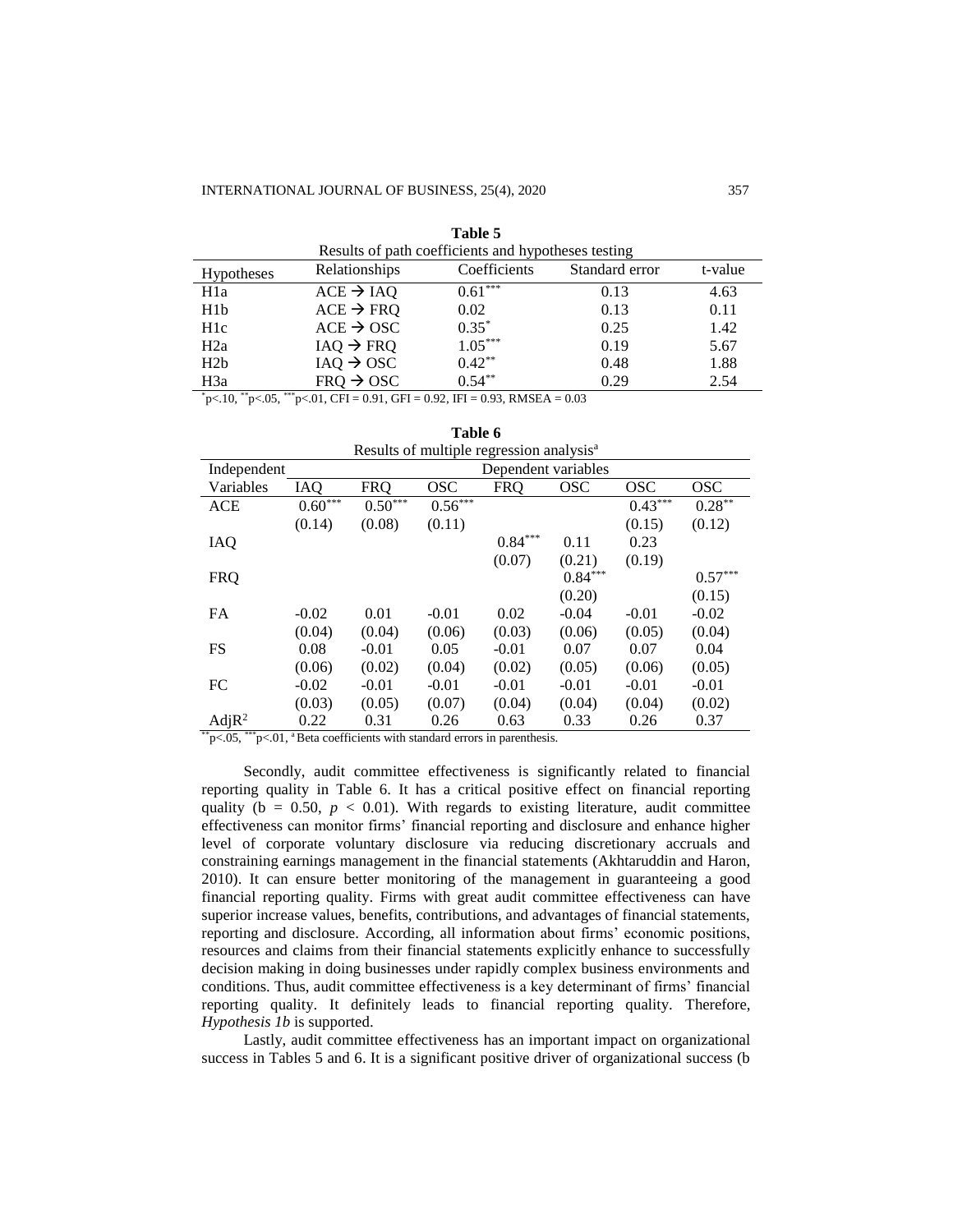$= 0.35$ ,  $p < 0.06$ ;  $b = 0.56$ ,  $p < 0.01$ ). In this study, audit committee effectiveness can enhance the efficiency, potentiality and excellence of firms' operations, activities and businesses. They explicitly increase and expand their competitive advantage and competitiveness and clearly promote and encourage survived and sustainable outcomes, performance and success. Accordingly, audit committee effectiveness positively relates to organizational success. It is a main player of defining and explaining firms' organizational success. Therefore, *Hypothesis 1c* is supported.

This study also investigates the roles of internal audit quality in the consequences of the study. Here, internal audit quality has a potential effect on both financial reporting quality and organizational success. For testing the internal audit quality-financial reporting quality relationships, internal audit quality outstandingly affects financial reporting quality in Tables 5 and 6. It has an important positive influence on financial reporting (b = 1.05,  $p < 0.01$ ; b = 0.84,  $p < 0.01$ ). In existing literature, internal audit quality explicitly reflects to the usefulness of the internal auditors' works, the value provided by internal audit reports and the frauds discovered by the internal auditors (Gramling and Hermanson, 2009). It can increase the reliability, credibility and integrity of financial reporting and disclosure and promote firms' outcomes, performance and success. Better internal audit quality is positively related to greater financial reporting quality. Firms with internal audit quality can provide and perform their financial reporting quality. They explicitly have valuable information from the quality of financial reporting and disclosure *Therefore, Hypothesis 2a is supported.* In addition, internal audit quality significantly leads to organizational success in Table 5. It has a critical positive association with organizational success ( $b =$ 0.42,  $p < 0.04$ ). Interestingly, internal audit quality is a beneficial mechanism in helping firms increase operational efficiency, provide organizational excellence and gain goal achievement in rigorous competitive environments. It can influence the change levels of organizational success. Firms with great internal audit quality can achieve survived and sustainable success in long-term and future operations. Thus, internal audit quality positively leads to organizational success. Therefore, *Hypothesis 2b* is supported*.*

Additionally, financial reporting quality has a significant relationship with organizational success in Tables 5 and 6. It positively relates to organizational success  $(b = 0.54, p < 0.02; b = 0.84, p < 0.01)$ . In existing literature, financial reporting quality explicitly provides insight into firms' underlying economic position and change in position and presents information about the effects of transactions and other events that change a reporting entity's economic resources and claims, namely relevance, reliability, faithful presentation, comparability, verifiability, timeliness, and understandability (Kaur and Goel, 2017). It can enhance firms to have valuable information in the decision-making process. Firms with great information usefulness can gain and achieve their outcomes, performance, success, survival, and sustainability. They tend to have increased success continuously. Thus, financial reporting quality definitely leads to organizational success. It plays an important role in determining organizational success. Therefore, *Hypothesis 3a* is supported.

To test the mediating effects on the research relationships, both internal audit quality and financial reporting quality are proposed as the mediators of the study. Internal audit quality is the mediator of the audit committee effectivenessorganizational success relationships. In Table 6, audit committee effectiveness has a significant effect on internal audit quality ( $b = 0.60$ ,  $p < 0.01$ ) while internal audit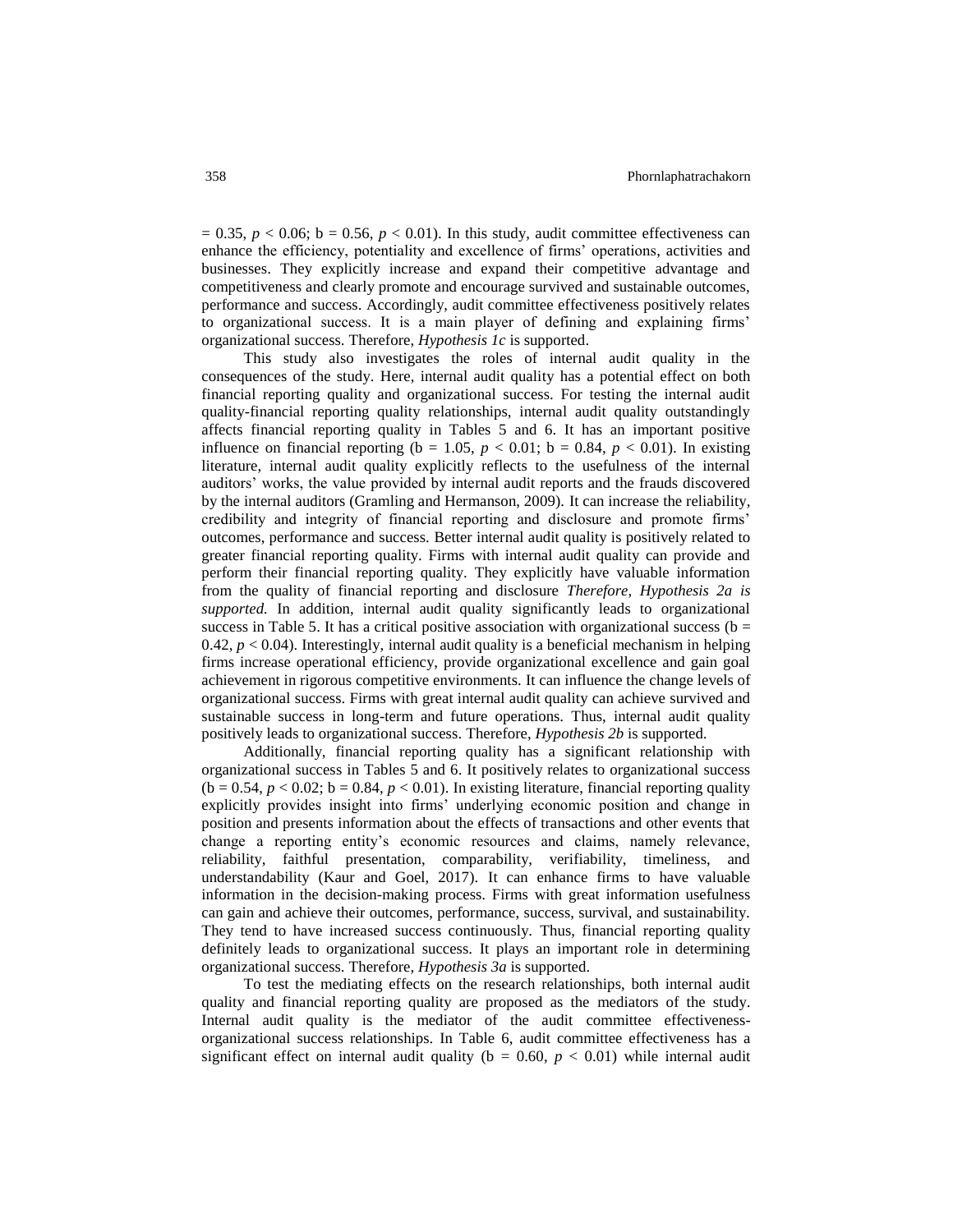quality does not lead to organizational success ( $b = 0.23$ ,  $p < 0.12$ ). Internal audit quality is not both independent variable and dependent variable of the study in the same time. It is not the mediator of the study as recommended by Baron and Kenny (1986). Thus, internal audit quality does not mediate the relationships between audit committee effectiveness and organizational success. Therefore, *Hypothesis 2c* is not supported. Similarly, financial reporting quality is considered as a mediator of the audit committee effectiveness-organizational success relationships. In Table 6, audit committee effectiveness significantly relates to financial reporting quality ( $b = 0.50$ ,  $p < 0.01$ ) while financial reporting quality critically links to organizational success ( $b = 0.57$ ,  $p <$ 0.01). According to a study of Baron and Kenny (1986), financial reporting seems to become a mediator of the study. It outstandingly mediates the relationships between audit committee effectiveness and organizational success. Therefore, *Hypothesis 3b* is supported.

In summary, audit committee effectiveness is a valuable mechanism in positively determining, driving and explaining internal audit quality, financial reporting quality and organizational success. Internal audit quality has a significant positive effect on both financial reporting quality and organizational success. In addition, financial reporting quality has an important positive influence on organizational success. To test the mediating effects, only financial reporting quality explicitly mediates the audit committee effectiveness-organizational success relationships. Table 7 shows a summary of the hypotheses testing.

|                  | A summary of hypotheses testing                                |               |
|------------------|----------------------------------------------------------------|---------------|
| Hypotheses       | Relationships                                                  | Results       |
| H <sub>1</sub> a | Audit committee effectiveness is positively related to         | Supported     |
|                  | internal audit quality.                                        |               |
| H1b              | Audit committee effectiveness is positively related to         | Supported     |
|                  | financial reporting quality.                                   |               |
| H <sub>1</sub> c | Audit committee effectiveness is positively related to         | Supported     |
|                  | organizational success.                                        |               |
| H <sub>2</sub> a | Internal audit quality is positively related to financial      | Supported     |
|                  | reporting quality.                                             |               |
| H <sub>2</sub> b | Internal audit quality is positively related to organizational | Supported     |
|                  | success.                                                       |               |
| H2c              | Internal audit quality mediates the audit committee            | Not supported |
|                  | effectiveness-organizational success relationships.            |               |
| H <sub>3</sub> a | Financial reporting quality is positively related to           | Supported     |
|                  | organizational success.                                        |               |
| H3b              | Financial reporting quality mediates the audit committee       | Supported     |
|                  | effectiveness-organizational success relationships.            |               |

**Table 7**

# **V. CONTRIBUTIONS AND DIRECTIONS FOR FUTURE RESEARCH**

#### **A. Theoretical Contribution, Limitations, and Directions for Future Research**

This study attempts to examine the relationships among audit committee effectiveness, internal audit quality, financial reporting quality, and organizational success. It explicitly confirms and verifies the stakeholder theory because audit committee is a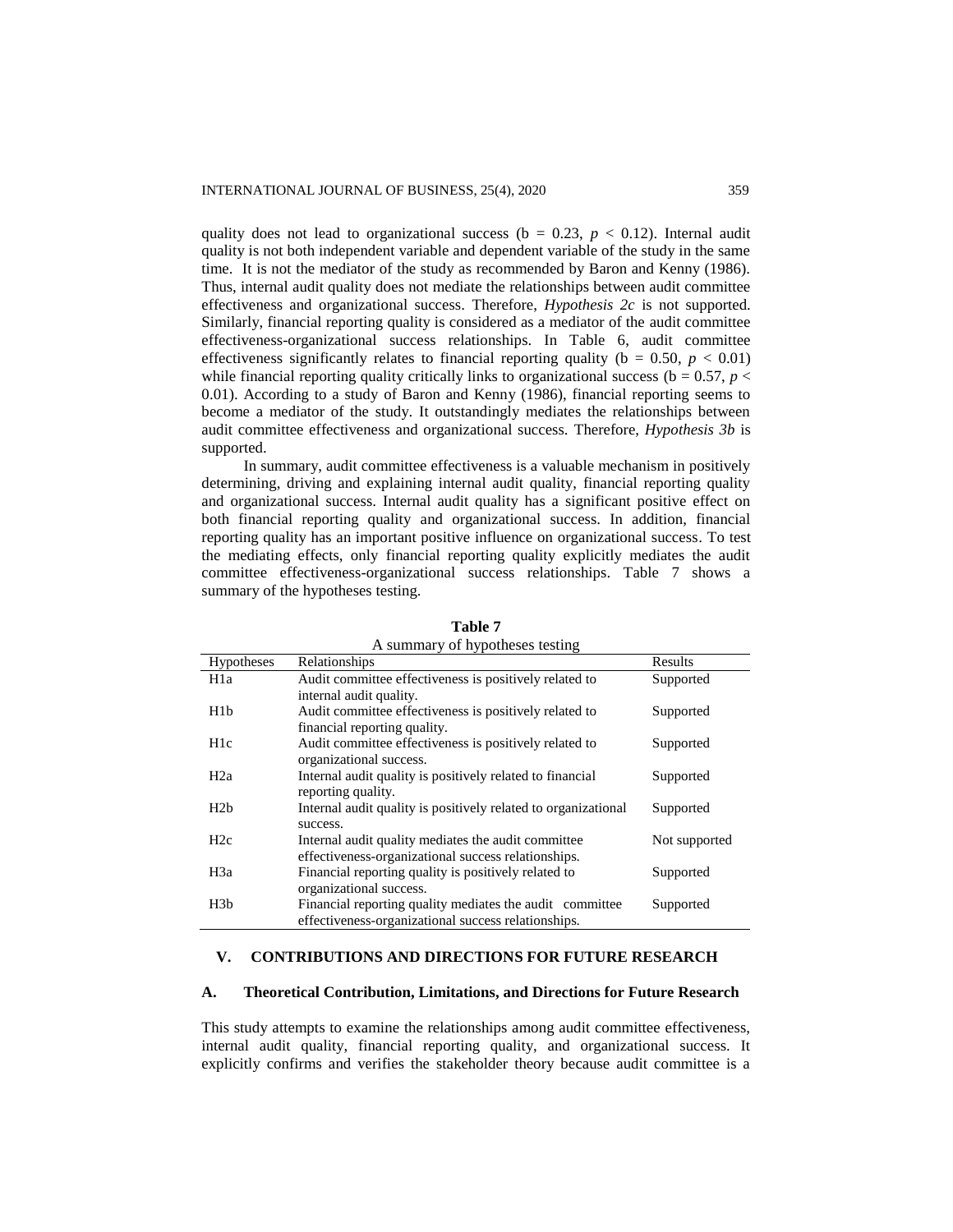governance mechanism that can enhance firms to meet stakeholders' expectations and requirements in the present, future, and long-term operations. In this study, audit committee effectiveness is a key determinant of internal audit quality, financial reporting quality and organizational success. In addition, internal audit quality is a significant driver of both financial reporting quality and organizational success while financial reporting quality is an important antecedent of organizational success. Interestingly, this study definitely points out that the effectiveness of audit committee can promote firms' corporate governance practices and it explicitly enhances firms to achieve their outstanding performance and success. To expand the current study, future research may firstly use a comparative study for testing the audit committee effectiveness-organizational success relationships in order to verify and prove the generalizability of the study by classified collecting data from Thai listed firms in each industry. For example, finance industry is required to perform their duties and practices following several laws, rules and regulations, namely Bank of Thailand's principles, insurance laws, fraud detection regulations, and the securities and exchange acts. Thus, this industry is expected to have a higher level of corporate governance practices. Secondly, state-owned enterprises in Thailand are required to provide audit committee in an organization. Thus, future research may apply the state-owned enterprises as the samples of the study. Thirdly, future research may collect data from listed firms in different countries in order to assess the similarities and differences of the research results and generalize the research results. Fourthly, future research may provide a following up method for enhancing a response rate of the study in order to confirm the research results. Fourthly, this study has applied the survey research via the questionnaire in collecting the data. However, the self-reporting approach may provide some limitation of the study because judgments of the key informants may not be appropriate with the research results. In Thailand, using a secondary data from Thai listed firms may be needed to test the research relationships because little studies have investigated the antecedents and consequences of audit committee. The compared results of the current study and the future study can make more contributions to accounting and auditing literatures and the stock market in Thailand and the rest of the world. Lastly, future research may explore and investigate effects of audit committee effectiveness on market-based variables or financial accounting outcomes, namely firm value, earnings quality or others in order to increase the reliability and generalizability of the study.

#### **B. Managerial contribution**

This study presents the importance, necessaries, potentialities, benefits, contributions and advantages of audit committee in an organization. Accordingly, firms need to pay attention on studying, understanding, implementing, and utilizing the concepts, characteristics and qualifications of audit committee. They must invest their resources and assets for initialing and establishing audit committee and monitoring its functions, duties, activities, and responsibilities. In addition, firms need to search for valuable committee members of audit committee because these committee members can increase, expand and add more superior beneficial outcomes and performance. While audit committee can be a strategic valuable approach and method in doing businesses under complex, uncertain and heterogeneous business environments, conditions and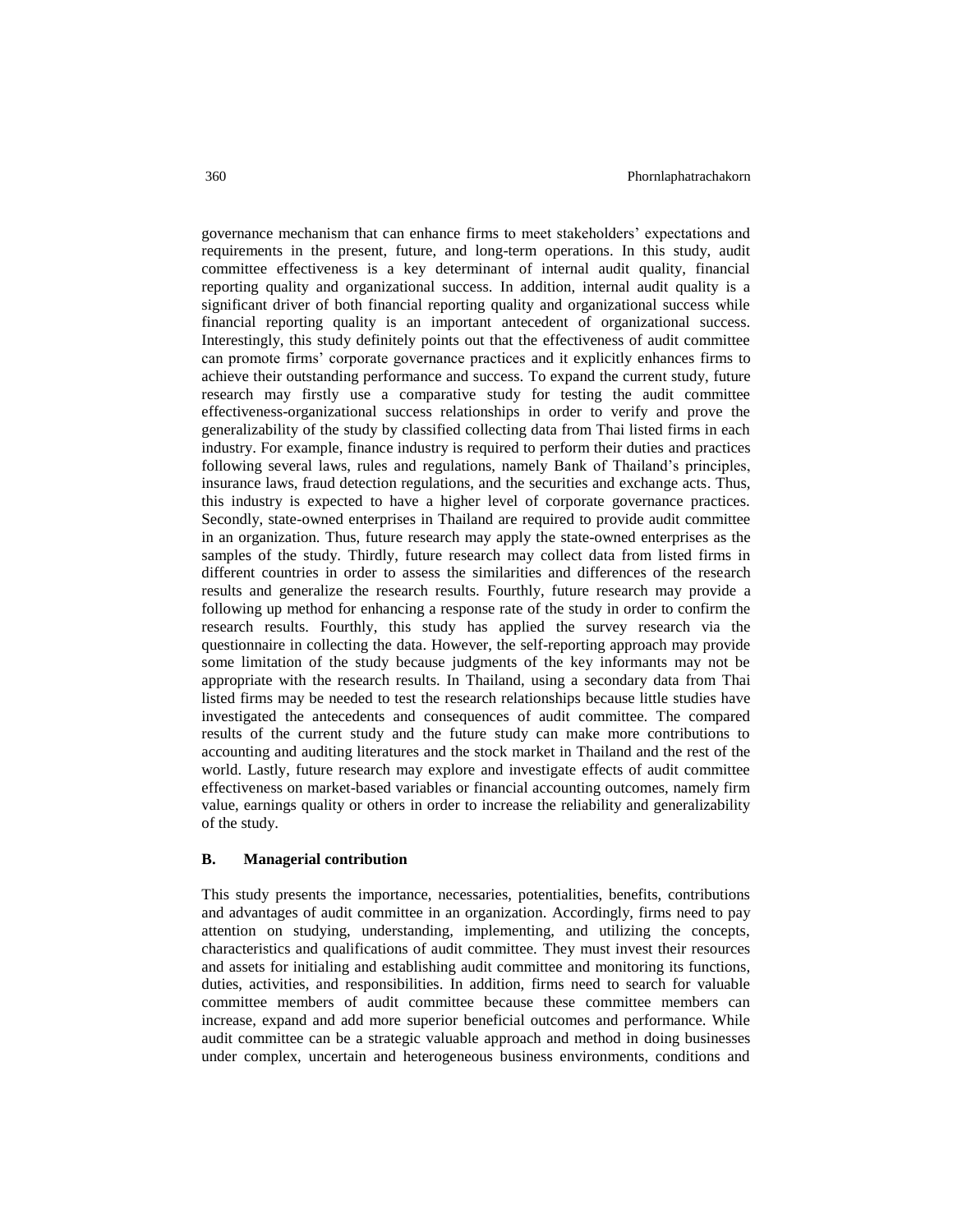situations, they can apply and implement audit committee as a source of competitive advantage and competitiveness in order to gain and achieve sustainable outcomes, performance, growth, success, and survival in present, long-term and future operations. Also, firms must set, initiate, establish, monitor, and renew best practice guidelines for audit committee continuously to be congruent with competitive markets and environments and concepts and standards of corporate governance and other regulations. The best practice guidelines can enhance firms to achieve their goals, objectives and purposes. While both internal audit quality and financial reporting quality are important in the study, firms can also develop and improve their characteristics, benefits and advantages through investments of valuable resources, assets, abilities, capabilities, and competencies in order to increase their success, survival and sustainability. In addition, while other businesses are not required to provide best practice guidelines for audit committee, this study definitely confirms the importance of audit committee functions. Thus, these businesses can set best practices and guidelines for audit committee according to the listed firms in this study.

#### **VI. CONCLUSION**

Audit committee effectiveness plays a significant value mechanism of corporate governance and it explicitly affects the efficiency and potentiality of internal controls, the quality and goal achievement of internal audit, the reliability, credibility and quality of financial reporting and disclosure, and the outcomes, performance and success of firms' business operations, activities and practices. In this study, the relationships among audit committee effectiveness, internal audit quality, financial reporting quality, and organizational success of Thai listed firms are empirically investigated. Audit committee effectiveness is the independent variable of the study, internal audit quality and financial reporting quality are the mediating variables of the study and organizational success is the dependent variable of the study. Only 186 listed firms in Thailand are the samples of the study by using a questionnaire survey. The results show that audit committee effectiveness has a significant positive influence on internal audit quality, financial reporting quality and organizational success. Next, internal audit quality importantly leads to both financial reporting quality and organizational success. It is also a critical mediator of the relationships between audit committee effectiveness and organizational success. Lastly, financial reporting quality potentially relates to organizational success and it strongly mediates the audit committee effectivenessorganizational success relationships. Accordingly, firms need to study, understand, implement, and utilize the concepts, characteristics and qualifications of audit committee through investing their resources and assets for initialing and establishing audit committee and monitoring its functions, duties, activities, and responsibilities. The best practice guidelines for audit committee to be congruent with competitive markets and environments and concepts and standards of corporate governance and other regulations need to be initiated and renewed continuously. In addition, future research may collect data from Thai listed firms in each industry for using a comparative study, listed firms in different countries and stated enterprises in Thailand in order to verify and prove the generalizability of the study. It may also provide a following up method for enhancing a response rate of the study.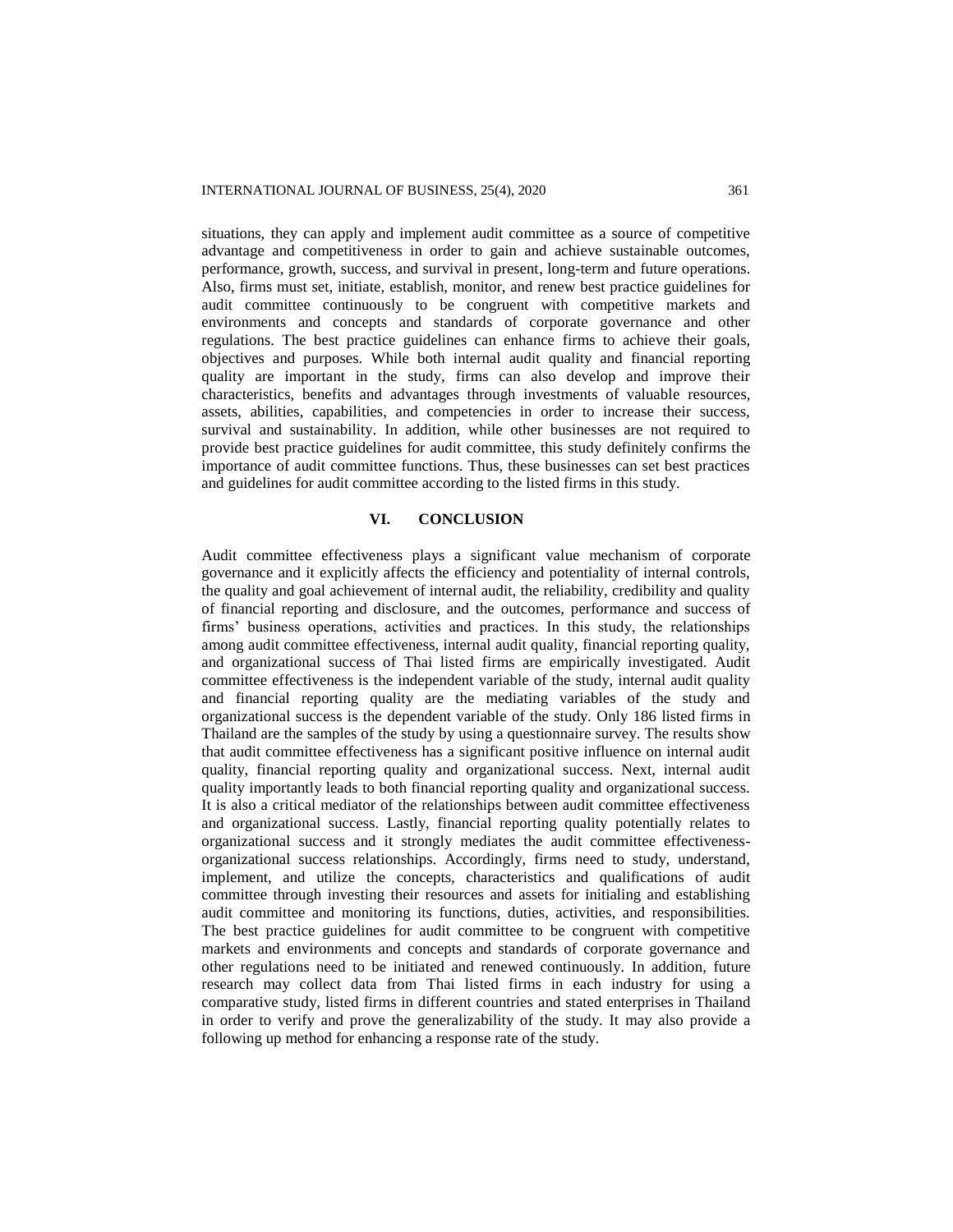# 362 Phornlaphatrachakorn

| <b>NEASUREMENT OF ALL VALIADIES</b>                                                                              |               |               |          |
|------------------------------------------------------------------------------------------------------------------|---------------|---------------|----------|
| Items                                                                                                            | Factor        | Item-total    | Cronbach |
|                                                                                                                  | Loading       | correlation   | Alpha    |
| Audit committee effectiveness                                                                                    | 0.78-0.88     | $0.71 - 0.86$ | 0.93     |
| ACE1: Audit committee has encouraged firms to provide                                                            | 0.82          | 0.74          |          |
| good corporate practices.                                                                                        |               |               |          |
| ACE2: Audit committee has strengthened the roles and                                                             | 0.80          | 0.77          |          |
| effectiveness of non-executive directors.                                                                        |               |               |          |
| ACE3: Audit committee has assisted directors in discharging                                                      | 0.88          | 0.82          |          |
| their statutory responsibilities as regards financial                                                            |               |               |          |
| reporting.                                                                                                       |               |               |          |
| ACE4: Audit committee has preserved and enhanced the                                                             | 0.82          | 0.73          |          |
| independence of internal auditors.                                                                               |               |               |          |
| ACE5: Audit committee has assisted the auditors in the                                                           | 0.78          | 0.71          |          |
| reporting of serious deficiencies in the control                                                                 |               |               |          |
| environment or management weaknesses.                                                                            |               |               |          |
| ACE6: Audit committee has improved communications                                                                | 0.81          | 0.76          |          |
| between the board and internal auditors.                                                                         |               |               |          |
| ACE7: Audit committee has improved communications                                                                | 0.83          | 0.82          |          |
| between the board and external auditors.                                                                         |               |               |          |
| ACE8: Audit committee has increased the confidence of the                                                        | 0.84          | 0.80          |          |
| public in the credibility and objectivity of financial                                                           |               |               |          |
| statements.                                                                                                      |               |               |          |
| ACE9: Audit committee has assisted management to                                                                 | 0.82          | 0.79          |          |
| discharge its responsibilities for the prevention of                                                             |               |               |          |
| fraud, other irregularities and errors.                                                                          |               |               |          |
|                                                                                                                  | 0.79          |               |          |
| ACE10: Audit committee has increased the confidence of<br>investment analysts in the credibility and objectivity |               | 0.79          |          |
|                                                                                                                  |               |               |          |
| of financial statements.                                                                                         |               |               |          |
| ACE11: Audit committee has provided a forum for                                                                  | 0.79          | 0.82          |          |
| arbitration between management and auditors.                                                                     |               |               |          |
| ACE12: Audit committee has concerned the possibility of                                                          | 0.81          | 0.70          |          |
| legislative pressure.                                                                                            |               |               |          |
| Internal audit quality                                                                                           | $0.70 - 0.92$ | $0.70 - 0.87$ | 0.95     |
| IAQ1: Internal auditors can review and evaluate a firm's                                                         | 0.81          | 0.74          |          |
| operations and practices according to organizational                                                             |               |               |          |
| goals.                                                                                                           |               |               |          |
| IAQ2: Internal auditors can review and evaluate the                                                              | 0.74          | 0.77          |          |
| correctness and reliability of financial reporting and                                                           |               |               |          |
| disclosure.                                                                                                      |               |               |          |
| IAQ3: Internal auditors can review and evaluate compliances                                                      | 0.79          | 0.82          |          |
| with an organization's policies, plans and regulations.                                                          |               |               |          |
| IAQ4: Internal auditors can review and evaluate compliances                                                      | 0.73          | 0.73          |          |
| with laws, criterion and other related issues.                                                                   |               |               |          |
| IAQ5: Internal auditors can review and evaluate the                                                              | 0.85          | 0.76          |          |
| protection and utilization of a firm's assets.                                                                   |               |               |          |
| IAQ6: Internal auditors can review and evaluate the efficient,                                                   | 0.87          | 0.82          |          |
| effective and economical utilization of a firm's                                                                 |               |               |          |
| resources.                                                                                                       |               |               |          |
| IAQ7: Internal auditors can assess the correctness and                                                           | 0.70          | 0.80          |          |
| effectiveness of organizational systems relating to                                                              |               |               |          |
|                                                                                                                  |               |               |          |

**Appendix A** Measurement of all variables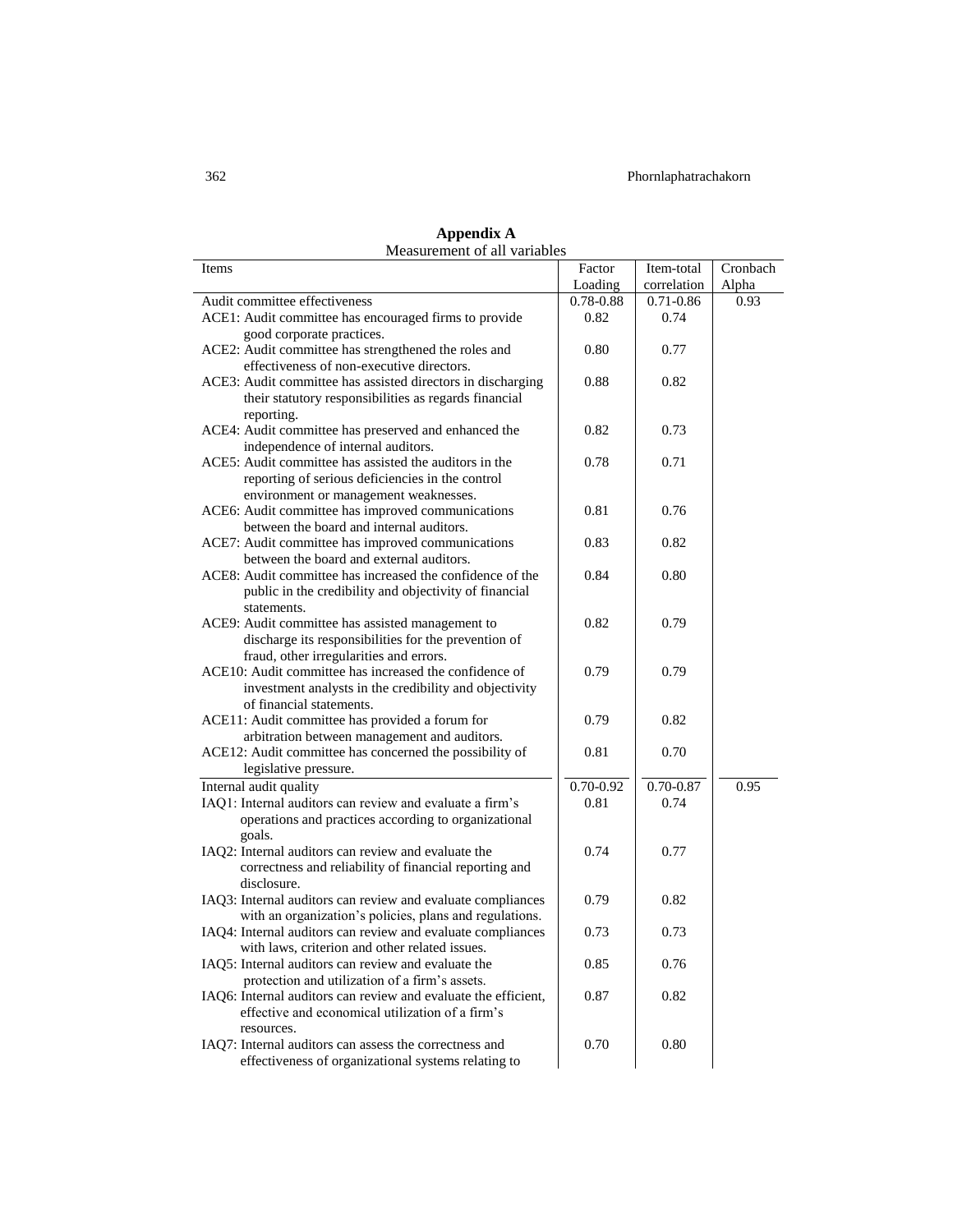| accounting and internal controls in an operation.                            |               |               |      |
|------------------------------------------------------------------------------|---------------|---------------|------|
| IAQ8: Internal auditors can assess and adjust the                            | 0.82          | 0.79          |      |
| effectiveness of risk management in an organization.                         |               |               |      |
| IAQ9: Internal auditors can assess the system of                             | 0.88          | 0.79          |      |
| comprehensive internal controls.                                             |               |               |      |
| IAQ10: Internal auditors can recommend the improvement of                    | 0.85          | 0.82          |      |
| appropriate internal control systems.                                        |               |               |      |
| IAQ11: Internal auditors can develop the plans of appropriate                | 0.78          | 0.70          |      |
| annual internal audit.                                                       |               |               |      |
| IAQ12: Internal auditors can enhance a firm's operations and                 | 0.81          | 0.79          |      |
| practices according to the recommendations of                                |               |               |      |
| internal audit reports.                                                      |               |               |      |
| IAQ13: Internal auditors can sufficiently monitor the                        | 0.92          | 0.87          |      |
| correctness, appropriateness and effectiveness of a                          |               |               |      |
| firm's operations and practices.                                             |               |               |      |
| IAQ14: Internal auditors can improve the efficiency and                      | 0.77          | 0.81          |      |
| productivity of a firm's operations and practices.                           |               |               |      |
|                                                                              | 0.87          | 0.85          |      |
| IAQ15: Internal auditors can continuously improve and                        |               |               |      |
| develop organizational performance.                                          |               |               |      |
| Financial reporting quality                                                  | $0.78 - 0.89$ | $0.84 - 0.95$ | 0.98 |
| FRQ1: A firm can systematically present comprehensive                        | 0.80          | 0.84          |      |
| Financial information that reflects the clarity and                          |               |               |      |
| easily understanding of its information characteristics.                     |               |               |      |
| FRQ2: A firm can present information about the expectation                   | 0.86          | 0.91          |      |
| and possibility of a firm in the future.                                     |               |               |      |
| FRQ3: A firm can present information that reflects the                       | 0.88          | 0.95          |      |
| significance and reality of a firm's economic position.                      |               |               |      |
| FRQ4: A firm can present usable information and being easy                   | 0.78          | 0.89          |      |
| to compare to other firms.                                                   |               |               |      |
| FRQ5: A firm can present timely information that can help                    | 0.85          | 0.90          |      |
| executives gain decision making success.                                     |               |               |      |
| FRQ6: A firm can present information about real operations                   | 0.89          | 0.94          |      |
| of a firm.                                                                   |               |               |      |
| FRQ7: A firm can explicitly present faithful information to                  | 0.85          | 0.87          |      |
| all users.                                                                   |               |               |      |
| Organizational success                                                       | 0.86-0.93     | $0.86 - 0.92$ | 0.93 |
|                                                                              | 0.93          | 0.92          |      |
| OSC1: A firm has critically gained increasing profitability of               |               |               |      |
| business operations.                                                         |               |               |      |
| OSC2: A firm has had a goal achievement of shareholder                       | 0.92          | 0.91          |      |
| return and better than competitors.                                          |               |               |      |
| OSC3: A firm has achieved more market share than                             | 0.90          | 0.91          |      |
| competitors.                                                                 |               |               |      |
| OSC4: A firm has had business growth continuously from                       | 0.90          | 0.90          |      |
| past to present.                                                             |               |               |      |
| OSC5: Our customers have potentially satisfied our                           | 0.87          | 0.86          |      |
| operations, practices and activities.                                        |               |               |      |
| OSC6: Our employees have always committed with                               | 0.88          | 0.89          |      |
| functions, duties, works, and jobs in an organization.                       |               |               |      |
|                                                                              |               |               |      |
|                                                                              |               |               |      |
| OSC7: Our executives have satisfied our previous business                    | 0.90          | 0.87          |      |
| outcomes continuously.<br>OSC8: A firm can always achieve the effectiveness, | 0.86          | 0.88          |      |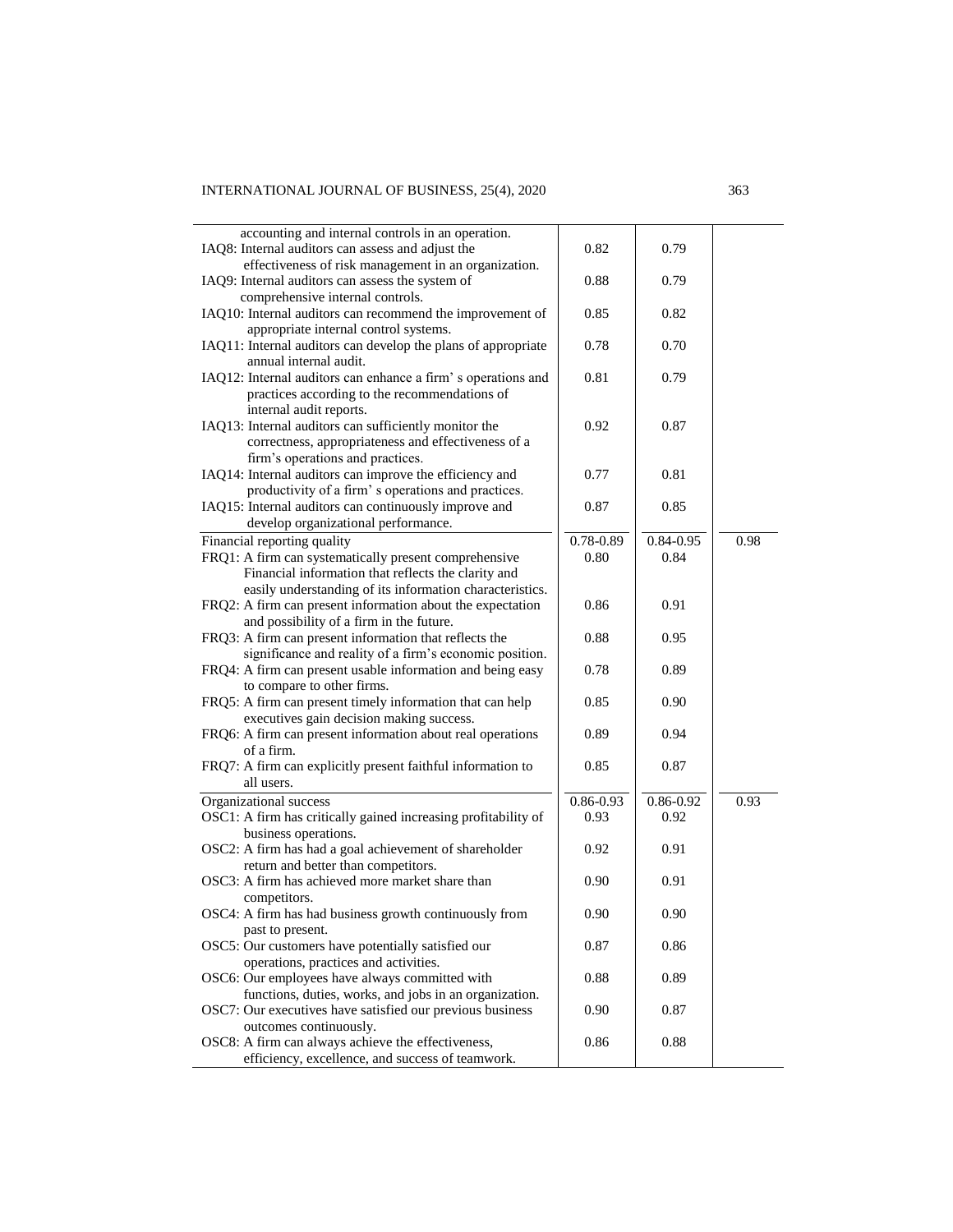#### **REFERENCES**

- Aaker, D.A., V. Kumar, and G.S. Day, 2001, *Marketing Research*. New York: John Wiley and Sons.
- Akhtaruddin, M., and H. Haron, 2010, "Board Ownership, Audit Committees' Effectiveness and Corporate Voluntary Disclosures." *Asian Review of Accounting*, 18(1), 68-82.
- Alzeban, A., 2015, "The Impact of Culture on the Quality of Internal Audit: An Empirical Study." *Journal of Accounting, Auditing and Finance*, 30(1), 57-77.
- Armstrong, J.S., and T.S. Overton, 1977, "Estimating Non-Response Bias in Mail Surveys." *Journal of Marketing Research*, 14(3), 396-402.
- Baron, R.M., and D.A. Kenny, 1986, "The Moderator-Mediator Variable Distinction in Social Psychological Research: Conceptual, Strategic, and Statistical Considerations." *Journal of Personality and Social Psychology*, 51(6), 1173-1182.
- Bentler, P.M., 1990, "Comparative Fit Indices in Structural Models." *Psychological Bulletin*, 107, 238-246.
- Bollen, K.A., and J.S. Long, 1993, *Testing Structural Equation Models*. California: Sage Publications.
- Byrne, B.M., 1998, Structural *Equation Modeling with LISREL, Prelis and Simplis: Basic Concepts, Applications, and Programming*. New Jersey: L. Erlbaum Associates.
- Bhuvanaiah, T., and R.P. Raya, 2014, "Employee Engagement: Key to Organizational Success." *SCMS Journal of Indian Management*, October-December, 61-71.
- Choi, T.H., and J. Pae, 2011, "Business Ethics and Financial Reporting Quality: Evidence from Korea." *Journal of Business Ethics*, 103, 403-427.
- Churchill, G.A., Jr., 1979, "A Paradigm for Developing Better Measures of Marketing Constructs." *Journal of Marketing Research*, 16(February), 64-73.
- Collier, P., 1996, "The Rise of the Audit Committee in UK Quoted Companies: A Curious Phenomenon?" *Accounting, Business and Financial History*, 6(2), 121-140.
- Cordeiro, J.J., and M. Tewari, 2015, "Firm Characteristics, Industry Context, and Investor Reactions to Environmental CSR." *Journal of Business Ethics*, 130, 833- 849.
- DeZoort, F.T., D.R. Hermanson, D.S. Archambeault, and S.A. Reed, 2002, "Audit Committee Effectiveness: A Synthesis of the Empirical Audit Committee Literature." *Journal of Accounting Literature*, 21, 38-75.
- Elayan, F.A., J. Li, Z.F. Liu, T.O. Meyer, and S. Felton, 2016, "Changes in the Covalence Ethical Quote, Financial Performance, and Financial Reporting Quality." *Journal of Business Ethics*, 134, 369-395.
- Freeman, R.E., 2004, "Business Ethics at the Millennium." *Business Ethics Quarterly*, 10(1), 169-180.
- Gaynor, L.M., A.S. Kelton, M. Mercer, and T.L. Yohn, 2016, "Understanding the Relation between Financial Reporting Quality and Audit Quality." *Auditing: A Journal of Practice and Theory*, 35(4), 1-22.
- Gramling, A.A., and D.R. Hermanson, 2009, "Internal Audit Quality: Would We Know It If We Saw It?" *Internal Auditing*, 24(1), 36-39.
- Hair, J.F., W.C. Black, B.J. Babin, and R.E. Anderson, 2010, *Multivariate Data*  Analysis: A Global Perspective. 7<sup>th</sup> Edition. New Jersey: Person Prentice Hall.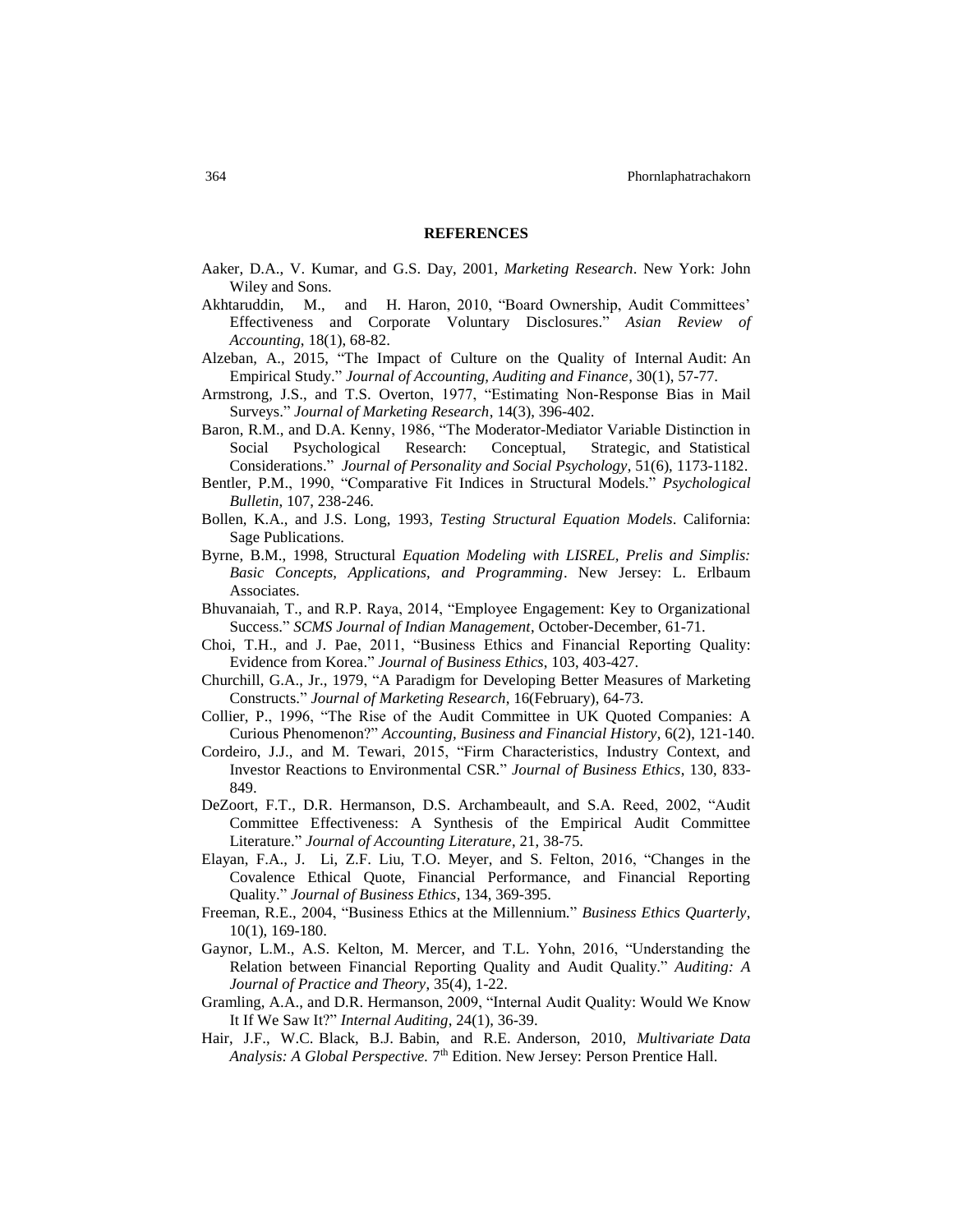- Herda, D.N., and J.J. Lavelle, 2012, "The Auditor-Audit Firm Relationship and Its Effect on Burnout and Turnover Intention." *Accounting Horizons*, 26(4), 707- 723.
- Ika, S.R., and N.A. Mohd Ghazali, 2012, "Audit Committee Effectiveness and Timeliness of Reporting: Indonesian Evidence." *Managerial Auditing Journal*, 27(4), 403-424.
- Jamil, N.N., and S.P. Nelson, 2011, "An Investigation on the Audit Committee Effectiveness: The Case for GLCs in Malaysia." *Gadjah Mada International Journal of Business*, 13(3), 287-305.
- Kaur, T., and A. Goel, 2017, "Impact of Changes in Regulatory Framework on Financial Reporting Quality: A Study of S&P CNX Nifty Companies." *The IUP Journal of Accounting Research and Audit Practices*, XVI (3), 21-33.
- Kantudu, A.S., and I.A. Samaila, 2015, "Board Characteristics, Independent Audit Committee and Financial Reporting Quality of Oil Marketing Firms: Evidence from Nigeria." *Journal of Finance, Accounting, and Management*, 6(2), 34-50.
- Kline, R.B., 1998, Principles *and Practices of Structural Equation Modeling*. New York: The Guilford Press.
- Lary, A.M., and D.W. Taylor, 2012, "Governance Characteristics and Role Effectiveness of Audit Committees." *Managerial Auditing Journal*, 27(4), 336-354.
- Lin, S., M. Pizzini, M.Vargus, and I. Bardhan, 2011, "The Role of the Internal Audit Function in the Disclosure of Material Weaknesses." *The Accounting Review*, 86, 287-323.
- Martinez-Ferrero, J., I.M. Garcia-Sanchez, and B. Cuadrado-Ballesteros, 2015, "Effect of Financial Reporting Quality on Sustainability Information Disclosure." *Corporate Social Responsibility and Environmental Management*, 22, 45-64.
- Mazza, T., and S. Azzali, 2015, "Effects of Internal Audit Quality on the Severity and Persistence of Controls Deficiencies." *International Journal of Auditing*, 19, 148- 165.
- Messier, W., J. Reynolds, C. Simon, and D. Wood, 2011, "The Effect of Using the Internal Audit Function as a Management Training Ground on the External Auditor's Reliance Decision." *The Accounting Review*, 86, 2131-2154.
- Neter, J., W. Wasserman, and M.H. Kutner, 1985, *Applied Linear Statistical Models:*  Regression, Analysis of Variance, and Experimental Designs, 2<sup>nd</sup> Edition. Irwin: Homewood.
- Nunnally, J.C., and I.H. Bernstein, 1994, *Psychometric Theory*. New York: McGraw-Hill.
- Prawitt, D.F., J.L. Smith, and D.A. Wood, 2009, "Internal Audit Quality and Earnings Management." *The Accounting Review*, 84(4), 1255-1280.
- Simon. A., V. Kumar, P. Schoeman, P. Moffat, and D. Power, 2011, "Strategic Capabilities and Their Relationship to Organizational Success and Its Measures: Some Pointers from Five Australian Studies." *Management Decision*, 49(8), 1305-1326.
- Sarstedt, M., J.F. Hair, C.M. Ringle, K.O. Thiele, and S.P. Gudergan, 2016, "Estimation Issues with PLS and CBSEM: Where the Bias Lie!" *Journal of Business Research*, 69(10), 3998-4010.
- Spira, L.F., 1998, "An Evolutionary Perspective on Audit Committee Effectiveness", *Scholarly Research and Theory Papers*, 6(1), 29-38.